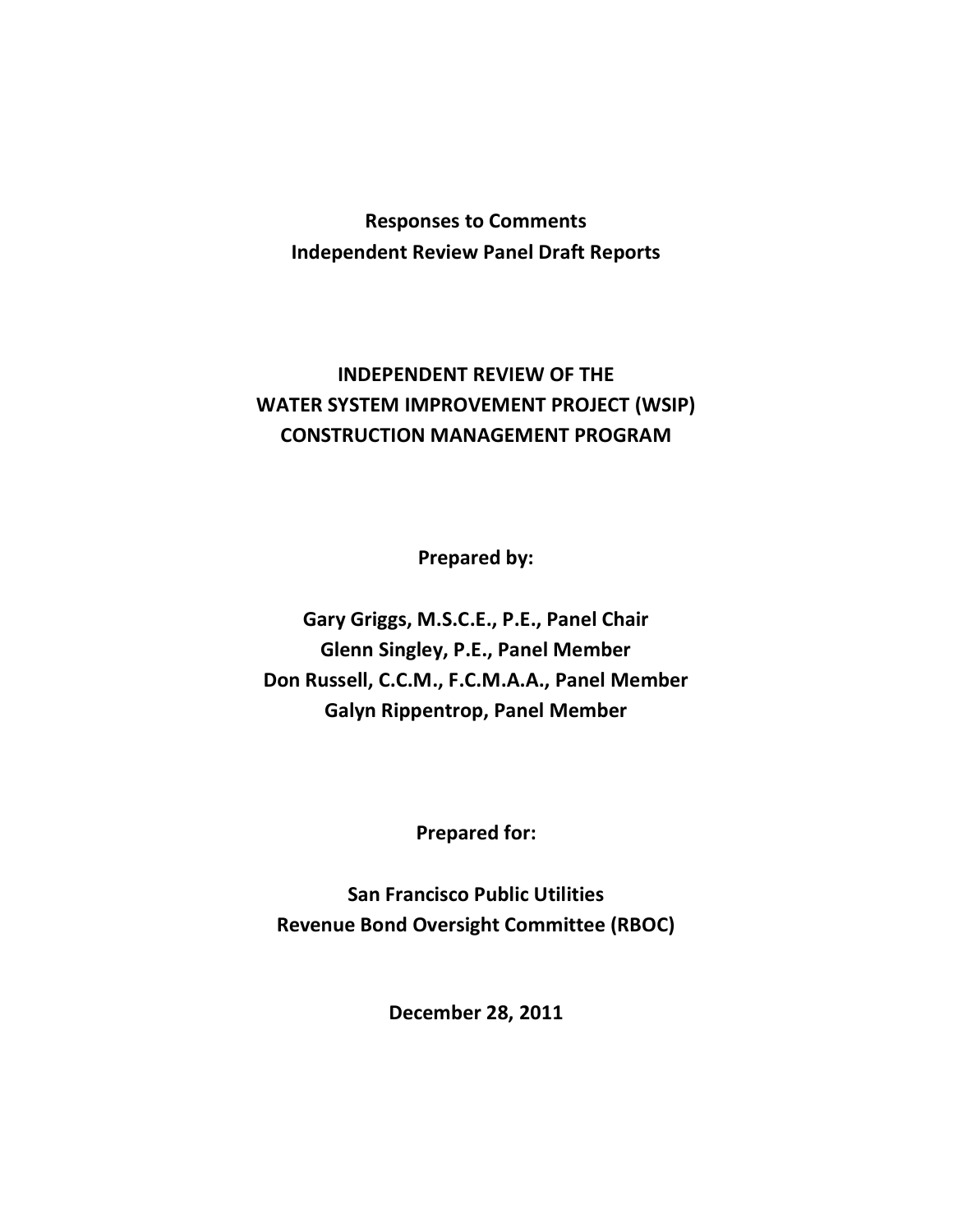Following are the responses to comments received from reviewers of the October 28 and December 5, 2011 Independent Review Panel (IRP) Draft Reports.

| No. | Location | Comment                                                                  | Response                           |
|-----|----------|--------------------------------------------------------------------------|------------------------------------|
|     |          | BAWSCA Letter to Aimee Brown from Arthur Jensen dated November 21, 2011: |                                    |
| 01  | General  | The IRP failed to understand the significance of                         | The IRP's specific charter is to   |
|     |          | the SFPUC's recent action to re-baseline the                             | review the performance of the      |
|     |          | program in June 2011 and take this into                                  | CM Team during the construction    |
|     |          | consideration when reviewing and comments on                             | phase of the WSIP. For this        |
|     |          | the SFPUC's current (Sept. 2011) progress to                             | review, the IRP was directed to    |
|     |          | schedule and budget. The IRP did not consider or                         | address contract management,       |
|     |          | report how past performance might affect future                          | risk management and cost,          |
|     |          | performance by reviewing in more detail key                              | schedule and contingencies. To do  |
|     |          | performance measures and whether current                                 | this the IRP reviewed project      |
|     |          | projected delivery schedules are realistic.                              | documents, visited four on-going   |
|     |          | BAWSCA is significantly concerned with this trend                        | construction projects, attended    |
|     |          | and believes it should be addressed as part of the                       | relevant meetings, and met with    |
|     |          | IRP's report.                                                            | key staff as described in the      |
|     |          |                                                                          | agreed scope and work plan. The    |
|     |          |                                                                          | cost and schedule performance      |
|     |          |                                                                          | during construction was assessed   |
|     |          |                                                                          | by analyzing the current and       |
|     |          |                                                                          | forecast at completion values      |
|     |          |                                                                          | against the values at award.       |
|     |          |                                                                          | Specific project construction      |
|     |          |                                                                          | performance can be an indicator    |
|     |          |                                                                          | of overall WSIP performance, and   |
|     |          |                                                                          | issues addressed and               |
|     |          |                                                                          | recommendations made, if           |
|     |          |                                                                          | addressed, should help to          |
|     |          |                                                                          | improve overall performance        |
|     |          |                                                                          | going forward. The IRP was not     |
|     |          |                                                                          | asked to assess the performance    |
|     |          |                                                                          | of the overall WSIP. To do this    |
|     |          |                                                                          | would require investigation of     |
|     |          |                                                                          | pre-construction and post-         |
|     |          |                                                                          | construction performance, as well  |
|     |          |                                                                          | as more detailed review of all     |
|     |          |                                                                          | construction projects completed    |
|     |          |                                                                          | and yet to be completed. The re-   |
|     |          |                                                                          | baselining was not a factor in the |
|     |          |                                                                          | IRP assessment because             |
|     |          |                                                                          | individual project construction    |
|     |          |                                                                          | performance was compared to        |
|     |          |                                                                          | the original contract budgets and  |
|     |          |                                                                          | award amounts.                     |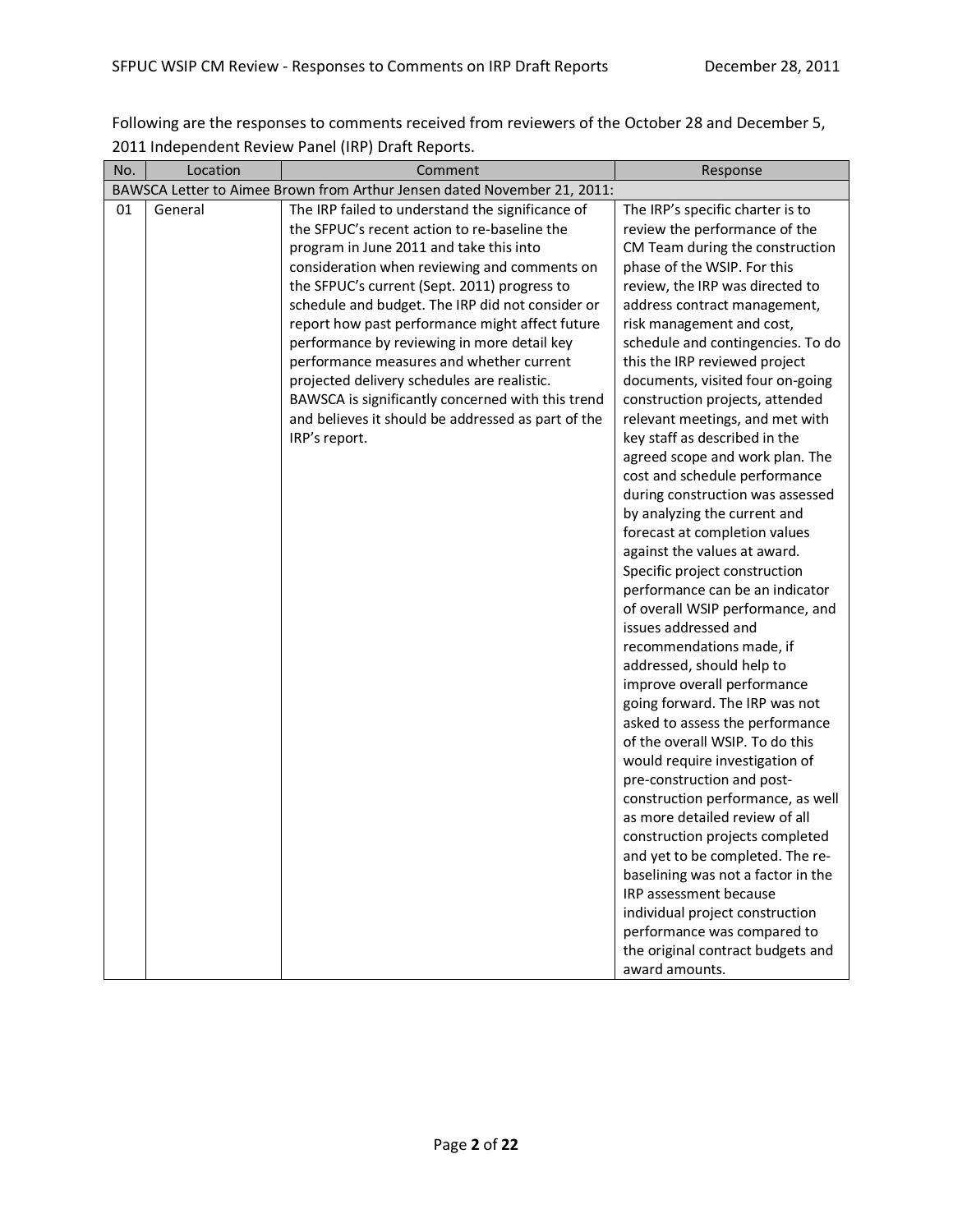| 02 | General | The IRP failed to identify and analyze the impact of the<br>current situation with regard to the projected (including<br>trends) use of available time and budget contingency for<br>the Regional WSIP projects at this stage of construction.<br>For example, as of October 1, the time delays projected<br>to be used for the Regional WSIP projects is about 68%<br>with about 38.7% of the regional construction work<br>projected use of construction contingency for time (and<br>money) so early in relation to work completed and<br>believes this issue should be address as part of the IRP's<br>report. | The IRP did comment<br>specifically on construction<br>phase schedule and budget<br>contingency performance,<br>trends and forecasting.<br>Overall, cost increases<br>beyond contract award<br>amounts at this time for<br>completed and on-going<br>construction projects<br>appears to be within the<br>allocated contingencies<br>based on the percent of<br>completion. While several<br>of the projects analyzed<br>were in excess of their 10%<br>allocated contingencies,<br>others are significantly<br>under. We commented<br>that contingency amounts<br>should vary depending<br>upon the specific project's<br>complexity and risk. We<br>did raise a concern about<br>schedule performance for<br>several of the projects<br>reviewed and also<br>commented that, in the<br>IRP's opinion, schedule<br>performance was not<br>being managed as |
|----|---------|--------------------------------------------------------------------------------------------------------------------------------------------------------------------------------------------------------------------------------------------------------------------------------------------------------------------------------------------------------------------------------------------------------------------------------------------------------------------------------------------------------------------------------------------------------------------------------------------------------------------|-------------------------------------------------------------------------------------------------------------------------------------------------------------------------------------------------------------------------------------------------------------------------------------------------------------------------------------------------------------------------------------------------------------------------------------------------------------------------------------------------------------------------------------------------------------------------------------------------------------------------------------------------------------------------------------------------------------------------------------------------------------------------------------------------------------------------------------------------------------|
| 03 | General | There are several citations in the IRP draft report that<br>indicate that the various elements of project soft costs<br>are within industry norms. Yet there is no source cited<br>for this assertion or indication as to whether the<br>information came from programs of similar scope and<br>size. Management of these costs is critical to staying<br>within overall budget. Documentation for the<br>statements made by the IRP is necessary to better<br>substantiate the statements made in the report and to<br>better understand if soft costs are being managed for<br>the WSIP.                         | effectively as cost.<br>Based on the experience of<br>the IRP members, it is felt<br>that the soft costs are at<br>the high end of the range<br>the IRP has seen on other<br>projects. Benchmarking<br>data has been provided to<br>support the IRP<br>assessment. The IRP<br>commented on the<br>reasons for the number<br>being at the higher end of<br>the range which include<br>the fact that this is a<br>program consisting of 81<br>regional projects and as<br>such requires regional<br>project CM support and<br>greater overall program<br>management support than                                                                                                                                                                                                                                                                              |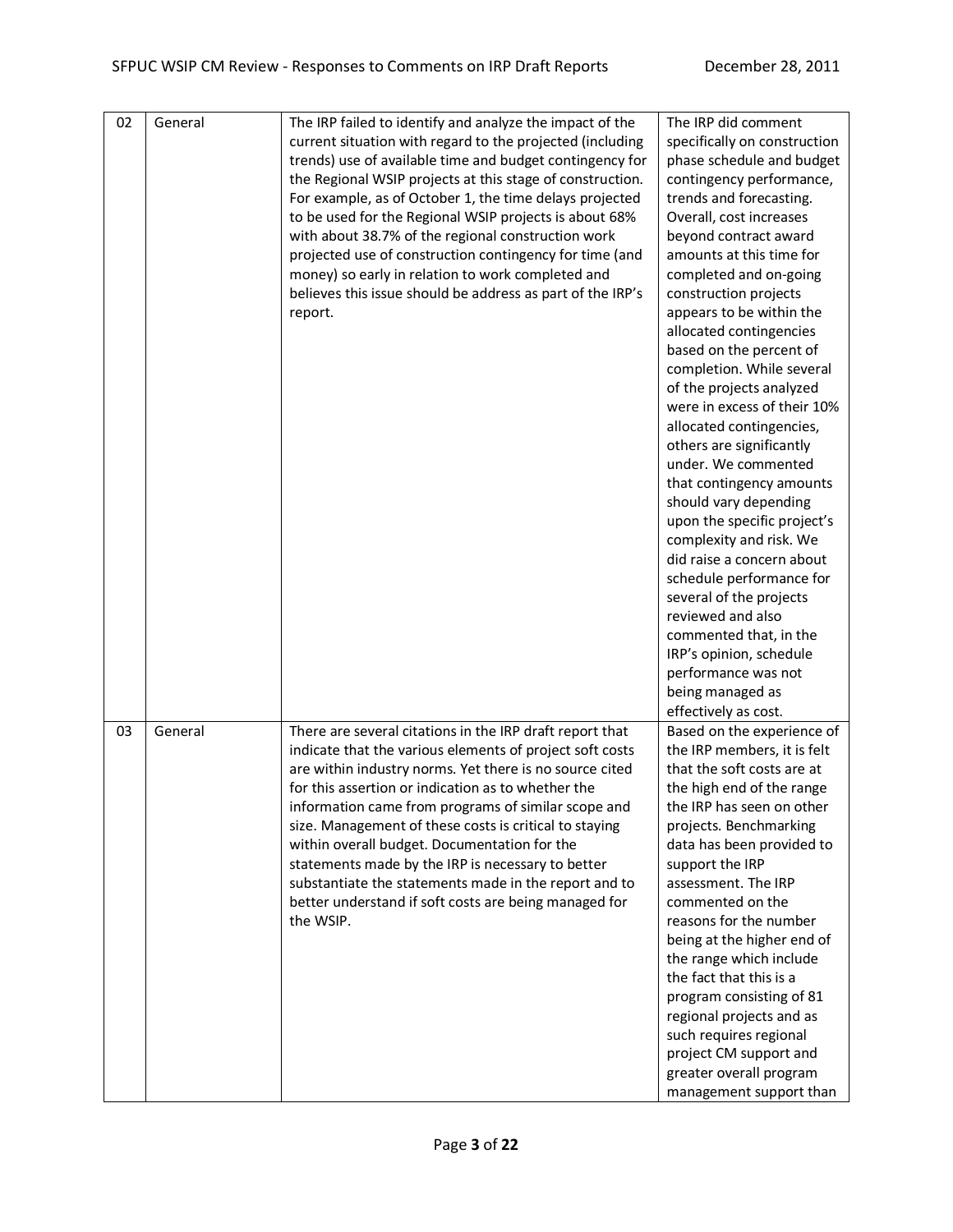|    |         |                                                                                                   | a stand-alone project.          |
|----|---------|---------------------------------------------------------------------------------------------------|---------------------------------|
|    |         |                                                                                                   | There are also                  |
|    |         |                                                                                                   | organizational issues that      |
|    |         |                                                                                                   | may contribute to this as       |
|    |         |                                                                                                   | discussed in the first IRP      |
|    |         |                                                                                                   | review. It is very difficult to |
|    |         |                                                                                                   | make hard quantitative          |
|    |         |                                                                                                   | comparisons because of          |
|    |         |                                                                                                   | the different ways each         |
|    |         |                                                                                                   | agency quantifies their         |
|    |         |                                                                                                   | costs.                          |
|    |         | David Sutter Email forwarded from John Ummel to Gary Griggs and Bill Ibbs dated November 3, 2011: |                                 |
| 04 | General | I am particularly concerned with the WSIP completion                                              | Please see the above            |
|    |         | schedule and its continual slippage. The IRP states that                                          | responses. Schedule             |
|    |         | the 2005 baseline schedule has to date slipped 25                                                 | performance Is far more         |
|    |         | months. That represents a 25% schedule extension. This,                                           | difficult to monitor than       |
|    |         | coupled with the IRP's analysis that 96% of WSIP                                                  | cost because it is not          |
|    |         | schedule contingency has been spent as of 2011,                                                   | strictly additive as is cost.   |
|    |         | threatens significant program delays with every                                                   | The IRP has elaborated on       |
|    |         | individual project delay. PUC has essentially used up all                                         | this in the report. The IRP     |
|    |         | of its WSIP program schedule float, and is also rapidly                                           | is not in a position to         |
|    |         |                                                                                                   | analyze the schedule for        |
|    |         | exhausting schedule float in individual critical path                                             | the overall WSIP as this        |
|    |         | projects. The IRP says this is fine, but it's not. It's a                                         |                                 |
|    |         | disaster that is continuing to enfold.                                                            | requires a very detailed        |
|    |         |                                                                                                   | analysis. We have raised        |
|    |         |                                                                                                   | concerns about schedule         |
|    |         |                                                                                                   | performance based on the        |
|    |         |                                                                                                   | on-going construction           |
|    |         |                                                                                                   | projects reviewed and           |
|    |         |                                                                                                   | certainly didn't mean to        |
|    |         |                                                                                                   | imply that schedule             |
|    |         |                                                                                                   | performance is fine. In         |
|    |         |                                                                                                   | fact, we have                   |
|    |         |                                                                                                   | recommended that better         |
|    |         |                                                                                                   | schedule management be          |
|    |         |                                                                                                   | implemented.                    |
| 05 | General | Schedule maintenance and recovery is the paramount                                                | This was not an issue the       |
|    |         | issue for the WSIP. PUC should analyze the potential for                                          | IRP was asked to review         |
|    |         | schedule improvement in critical path projects through                                            | but agrees that it should       |
|    |         | the application of excess contingency funds to                                                    | be considered by the            |
|    |         | accelerate construction progress. For example, if                                                 | SFPUC. The IRP has              |
|    |         | Calaveras Dam is still the critical path project for the                                          | recommended a cost-to-          |
|    |         | WSIP, could infusions of cash accelerate construction                                             | complete including a            |
|    |         | "buy back" time and improve the overall WSIP schedule?                                            | schedule assessment be          |
|    |         | There may not be significant "buy back" opportunities,                                            | done and this "buy back"        |
|    |         | given the current lack of program and project float, but                                          | approach could be               |
|    |         | these kinds of possibilities should at least be explored.                                         | considered if acceleration      |
|    |         |                                                                                                   | is required.                    |
|    |         |                                                                                                   |                                 |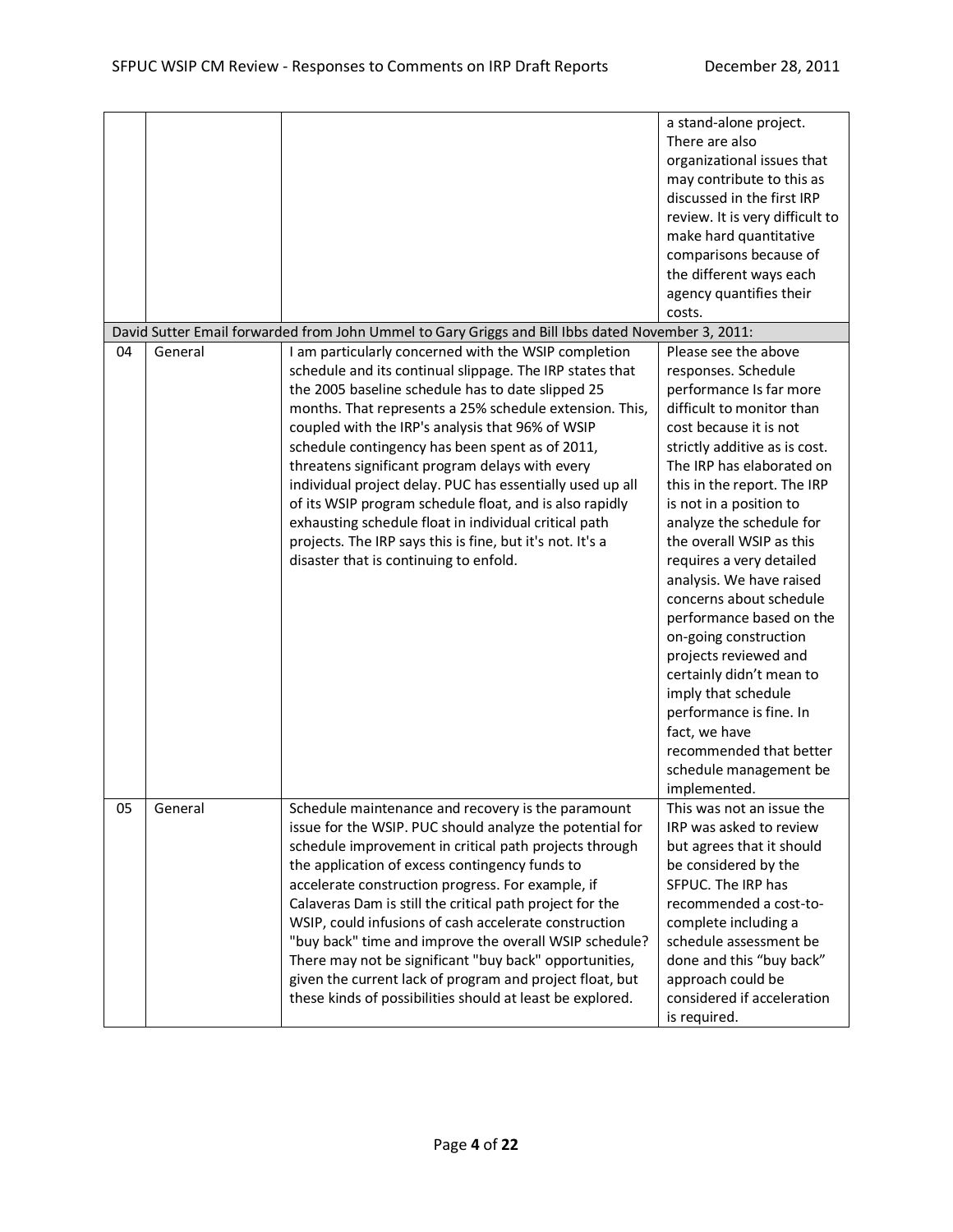| 06<br>07 | Section D<br>Section D                 | I agree with the IRP recommendation that PUC should<br>develop an "interface management plan" that includes<br>systems integration, test and startup and facility<br>shutdowns, with clearly assigned roles and<br>responsibilities for O & M personnel, WSIP staff and<br>contractors and consultants. Detailed plans and<br>schedules for completion of these activities within the<br>overall WSIP completion schedule need to be<br>developed.<br>I support the IRP recommendation that constructability | No response required.                                                                                                                                                                                                                                                  |
|----------|----------------------------------------|--------------------------------------------------------------------------------------------------------------------------------------------------------------------------------------------------------------------------------------------------------------------------------------------------------------------------------------------------------------------------------------------------------------------------------------------------------------------------------------------------------------|------------------------------------------------------------------------------------------------------------------------------------------------------------------------------------------------------------------------------------------------------------------------|
|          |                                        | reviews include a focused effort to identify and correct<br>design errors and omissions.                                                                                                                                                                                                                                                                                                                                                                                                                     | No response required.                                                                                                                                                                                                                                                  |
| 08       | Section B<br>Question 8                | I disagree with the IRP position on earthquake<br>protection during construction. There are extensive<br>design standards in California that provide guidelines for<br>low-cost measures (e.g., temporary shear walls, thrust<br>blocks, etc.) to minimize damage to structures under<br>construction.                                                                                                                                                                                                       | Based on its review, the<br>IRP was not able to<br>confirm whether such<br>measures are included and<br>would suggest that it be<br>further investigated and<br>reported on by the CM<br>Team.                                                                         |
|          |                                        | Comments from October 31, 2011 RBOC CWG Meeting Review:                                                                                                                                                                                                                                                                                                                                                                                                                                                      |                                                                                                                                                                                                                                                                        |
| 09       | General                                | Include an Executive Summary.                                                                                                                                                                                                                                                                                                                                                                                                                                                                                | Will include.                                                                                                                                                                                                                                                          |
| 10       | General                                | Provide Brief Bios of the IRP members.                                                                                                                                                                                                                                                                                                                                                                                                                                                                       | Will include.                                                                                                                                                                                                                                                          |
| 11       | General                                | Start each question response with an answer followed<br>by discussion.                                                                                                                                                                                                                                                                                                                                                                                                                                       | Will do.                                                                                                                                                                                                                                                               |
| 12       | General                                | Where possible, include tables and figures in the<br>appropriate location in the report text.                                                                                                                                                                                                                                                                                                                                                                                                                | Will do.                                                                                                                                                                                                                                                               |
| 13       | Section A<br>Question 1<br>Paragraph 3 | What is effect on overall program?                                                                                                                                                                                                                                                                                                                                                                                                                                                                           | The data given in the<br>response is an aggregate of<br>contingency time used for<br>individual projects and<br>does not address the time<br>impact to the program as a<br>whole. A detailed time<br>analysis for the program is<br>beyond the scope of this<br>study. |
| 14       | Section A<br>Question 2<br>Paragraph 4 | What does "inordinately" high mean? Would other<br>delivery methods such as IPD, D/B, CM/GC, etc. be<br>recommended?                                                                                                                                                                                                                                                                                                                                                                                         | We have revised this<br>wording for clarity.                                                                                                                                                                                                                           |
| 15       | Section A<br>Question 2<br>Paragraph 6 | Who is on the change review board and what is the<br>process of approval?                                                                                                                                                                                                                                                                                                                                                                                                                                    | It is actually called the<br>Change Control Board<br>(CCB) and includes Julie<br>Labonte, Harvey Elwin and<br>others. We have added<br>further information about<br>the CCB in the report.                                                                             |
| 16       | Section A<br>Question 4<br>Paragraph 2 | Include reference to monthly trends meeting.                                                                                                                                                                                                                                                                                                                                                                                                                                                                 | Will do.                                                                                                                                                                                                                                                               |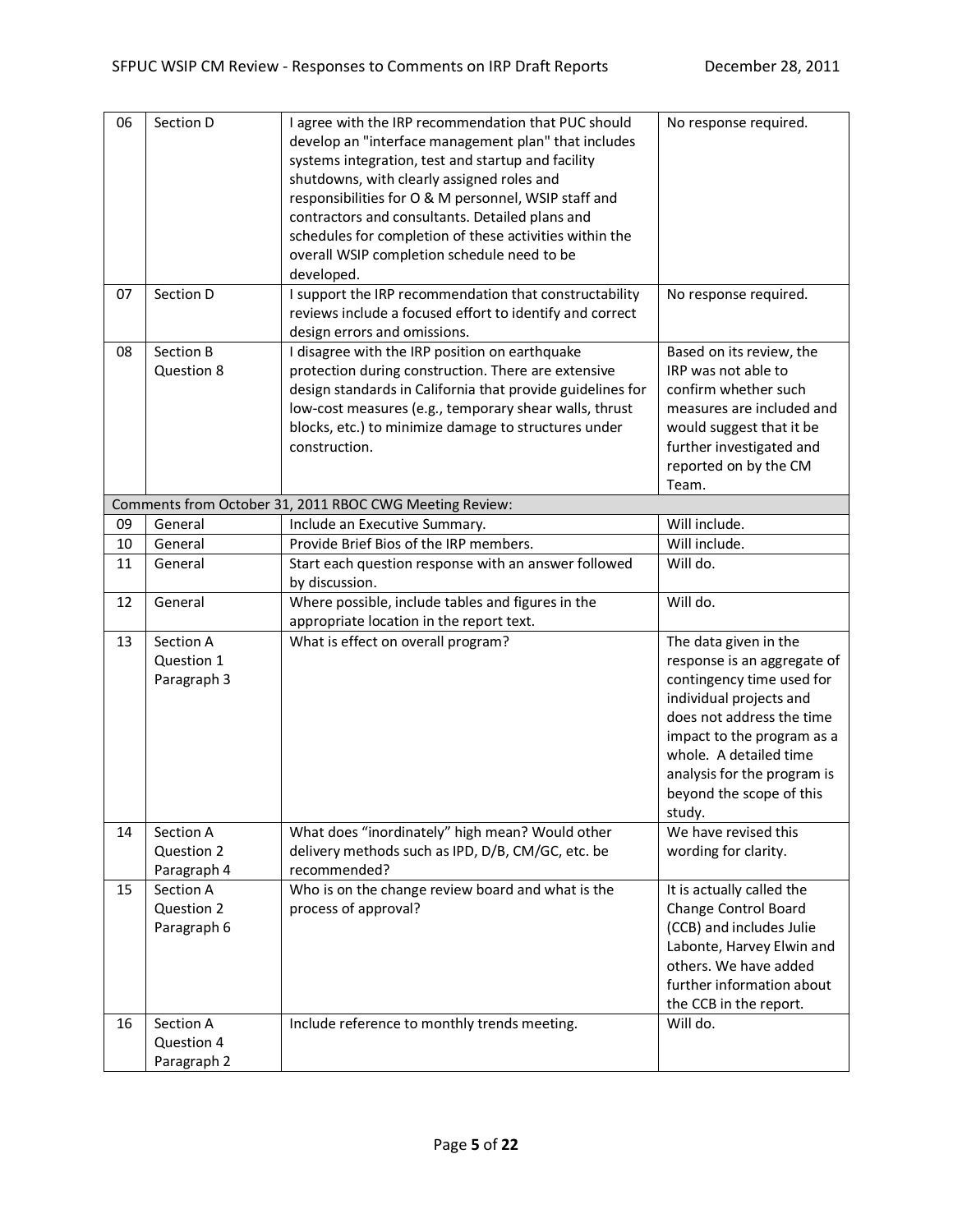| 17<br>18 | Section A<br>Question 6<br>Paragraph 2<br>Section A | Remove reference to Flyvjerg analysis because Bill feels<br>they have been discredited.<br>Should we expect larger increases in the later phase of | We are not aware that the<br>analysis has been<br>discredited, but it does<br>include cost growth<br>beyond just the<br>construction phase and for<br>that reason we will not use<br>it. Other benchmarking<br>data has been provided.<br>The pattern of increase for               |
|----------|-----------------------------------------------------|----------------------------------------------------------------------------------------------------------------------------------------------------|-------------------------------------------------------------------------------------------------------------------------------------------------------------------------------------------------------------------------------------------------------------------------------------|
|          | Question 6<br>Paragraph 2                           | the program?                                                                                                                                       | a project, or, in this case, a<br>program of projects<br>depends entirely upon the<br>details of the projects<br>involved.                                                                                                                                                          |
| 19       | Section A<br>Question 6<br>Paragraph 3              | Are the schedule delays in accordance with industry<br>norms?                                                                                      | Based on the experience of<br>the IRP, the schedule<br>delays are not unusual for<br>a project or program of<br>this complexity.                                                                                                                                                    |
| 20       | Section A<br>Question 6<br>Paragraph 3              | How do these conclusions compare with the recent SF<br><b>Budget Analyst Report?</b>                                                               | The CCSF Budget Analyst<br>Report only reviewed<br>costs. The range of average<br>increases for public utilities<br>projects was 5.5% to 10.1%<br>depending upon the size of<br>the project. This appears to<br>be consistent with the<br>WSIP construction project<br>performance. |
| 21       | Section A<br>Question 9<br>Paragraph 3              | Distinguish between this statement and the last<br>sentence of Question 8?                                                                         | The report will be revised<br>to address this apparent<br>contradiction.                                                                                                                                                                                                            |
| 22       | Section A<br>Question 10<br>Paragraph 2             | Include reference to the City certification process affect<br>on timely payment.                                                                   | Will do.                                                                                                                                                                                                                                                                            |
| 23       | Section A<br>Question 10<br>Paragraph 2             | The contractors are prohibited from reserving their<br>rights.                                                                                     | Noted.                                                                                                                                                                                                                                                                              |
| 24       | Section B<br>Question 4<br>Paragraph 1              | What about comparison to other similar utilities like<br>NYDEP, Chicago, LADWP, Federal, etc.?                                                     | Benchmarking has been<br>provided.                                                                                                                                                                                                                                                  |
| 25       | Section B<br>Question 9<br>Paragraph 1              | Aren't there some provisions in the design or means and<br>methods for earthquakes during construction?                                            | The IRP was unable to<br>obtain specific information<br>to confirm this. It is<br>recommended that the CM<br>Team further investigate.                                                                                                                                              |
| 26       | Section C<br>Question 1<br><b>Entire Question</b>   | This information is based on the July 1 summary report<br>which is out of date and based on program costs not<br>construction costs.               | This section has been<br>revised to reflect current<br>construction performance.                                                                                                                                                                                                    |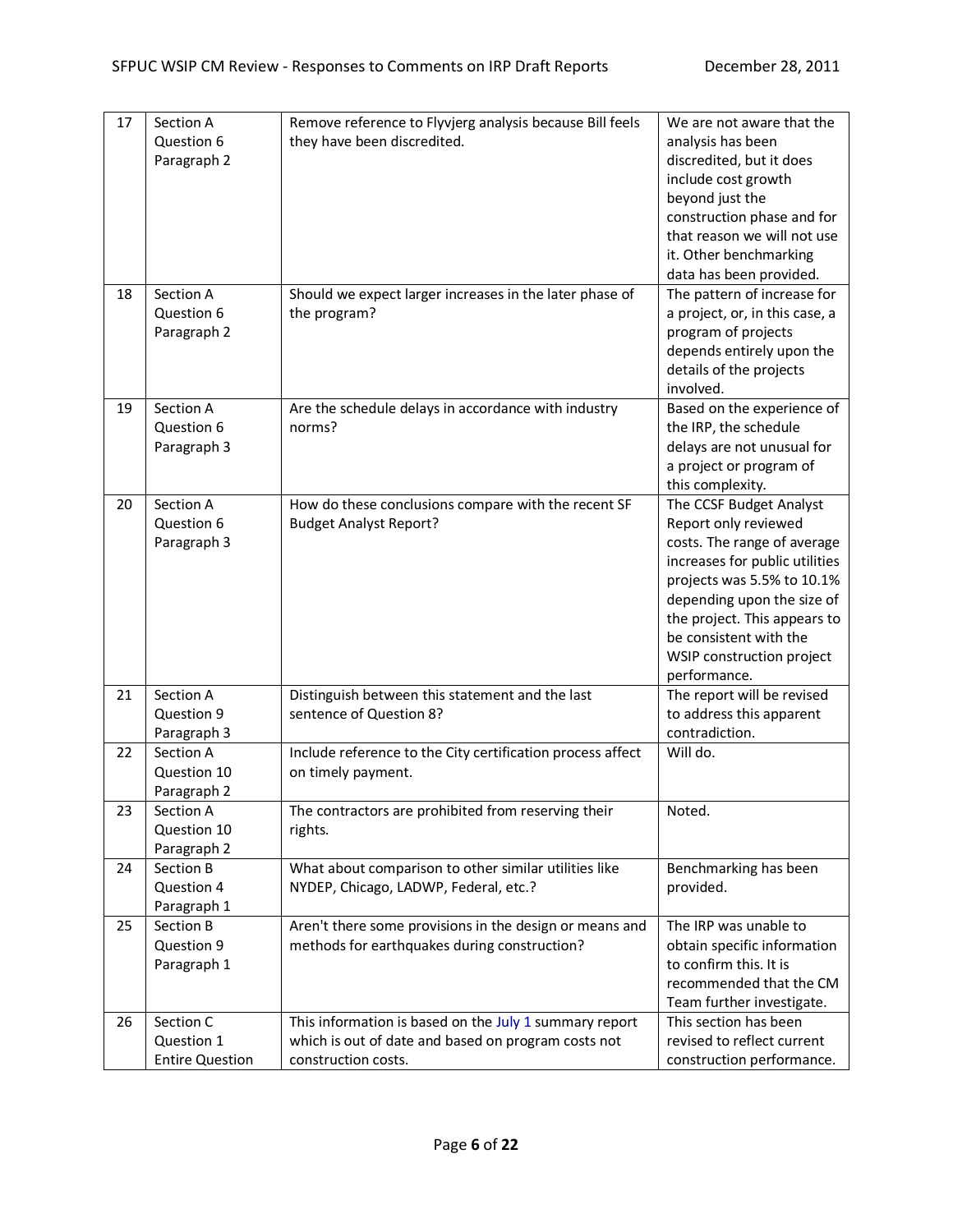| 27 | Section C                              | Shouldn't the first sentence read  "program" rather                                                  | Agree and will correct.                     |
|----|----------------------------------------|------------------------------------------------------------------------------------------------------|---------------------------------------------|
|    | Question 1                             | than "project" is expected to ?                                                                      |                                             |
|    | Paragraph 6                            |                                                                                                      |                                             |
| 28 | Section C                              | The third sentence should read  "22" rather than "23"                                                | Agree and will correct.                     |
|    | Question 4                             | current projects                                                                                     |                                             |
|    | Paragraph 3                            |                                                                                                      |                                             |
| 29 | Section C                              | The discussion is not clear.                                                                         | The text has been revised                   |
|    | Question 5                             |                                                                                                      | for clarity.                                |
|    | Paragraph 3                            |                                                                                                      |                                             |
| 30 | Section C                              | Make sure that only the CM portion of the "Program and                                               | The soft cost analysis has                  |
|    | Question7                              | Project Management" costs is included in the                                                         | been revised to address                     |
|    | Paragraph 1                            | determination of CM-related soft costs.                                                              | this concern.                               |
| 31 | Section C                              | Comment on organizational impacts (e.g. City and                                                     | Will do.                                    |
|    | Question 7                             | Consultant aspect).                                                                                  |                                             |
|    | Paragraph 3                            |                                                                                                      |                                             |
| 32 | Section D                              | Categorize and prioritize the recommendations.                                                       | Will do.                                    |
| 33 | Section D                              | Be specific about what the RBOC should do next. How                                                  | Will do.                                    |
|    |                                        | about beyond that?                                                                                   |                                             |
| 34 | Section D                              | Explain more about the Integration Management Plan.                                                  | Will do.                                    |
|    | SFPUC Comments dated October 28, 2011: |                                                                                                      |                                             |
| 35 | General                                | A number of general conclusions on the CM Program are                                                | Agreed and clarifications<br>will be added. |
|    | km1                                    | being made based on feedback provided by 5<br>contractors, of which 3 or 4 are for projects with the |                                             |
|    |                                        | greatest number of changes. These conclusions should                                                 |                                             |
|    |                                        | be qualified as such or care should be taken to validate                                             |                                             |
|    |                                        | them and make sure they are representative of all                                                    |                                             |
|    |                                        | projects. About two dozen projects are currently in                                                  |                                             |
|    |                                        | construction and many more have already been                                                         |                                             |
|    |                                        | completed.                                                                                           |                                             |
| 36 | Section A                              | Table 1 shows all change orders total \$72.7M as of                                                  | Will clarify.                               |
|    | Question 1                             | 9/27/11. You may want to clarify that the \$66.2M                                                    |                                             |
|    | Paragraph 2                            | corresponds to the 29 projects, which is a subset of                                                 |                                             |
|    | km2                                    | Table 1 that includes SF Local Projects.                                                             |                                             |
| 37 | Section A                              | Individual project schedules do not include a standard                                               | This is somewhat confusing                  |
|    | Question 1                             | 10% contingency. The 10% schedule contingency                                                        | because there are 10%                       |
|    | Paragraph 3                            | reported in CMIS is for tracking when Commission                                                     | original and 12% revised                    |
|    | km3                                    | approval is required.                                                                                | schedule contingencies                      |
|    |                                        |                                                                                                      | being tracked on the                        |
|    |                                        |                                                                                                      | <b>Contract Summary (Figure</b>             |
|    |                                        |                                                                                                      | A.1) which imply they                       |
|    |                                        |                                                                                                      | relate to an overall                        |
|    |                                        |                                                                                                      | program contingency. It is                  |
|    |                                        |                                                                                                      | apparently an aggregate of                  |
|    |                                        |                                                                                                      | individual construction                     |
|    |                                        |                                                                                                      | contract schedule                           |
|    |                                        |                                                                                                      | contingencies which really                  |
|    |                                        |                                                                                                      | doesn't relate to the                       |
|    |                                        |                                                                                                      | program schedule                            |
|    |                                        |                                                                                                      | performance. The text will                  |
|    |                                        |                                                                                                      | be corrected and further                    |
|    |                                        |                                                                                                      | discussion of this issue                    |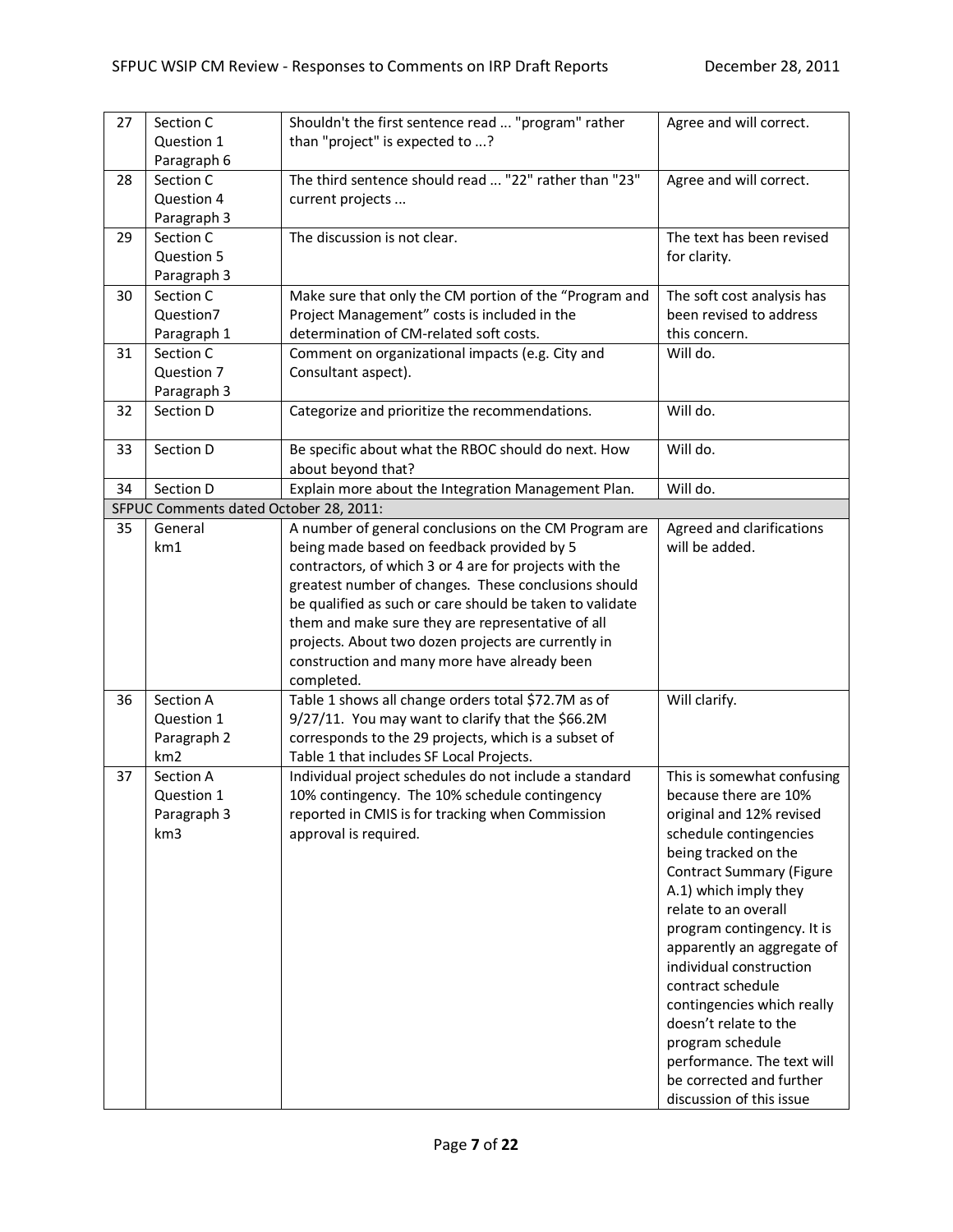|    |                 |                                                                                                             | provided in the report.       |
|----|-----------------|-------------------------------------------------------------------------------------------------------------|-------------------------------|
| 38 | Section A       | Out of the 2,453 days approved time extension, SF local                                                     | We will address these         |
|    | Question 1      | contracts had 1,417 days. This is about 58% of the total                                                    | comments in the report.       |
|    | Paragraph 3     | approved time extended. The approved time extension                                                         | However, this supports the    |
|    | km <sub>4</sub> | in all Regional Projects is 1036 days. The Regional 10%                                                     | IRP comment that              |
|    |                 | contingency was 3,545-1377 (original 10% contingency                                                        | schedule management           |
|    |                 | for SF local) = $2,168$ days. So approved change orders for                                                 | needs to be improved and      |
|    |                 | time extension in Regional projects represent 48% of the                                                    | recommendations have          |
|    |                 | contingency time that has been used versus 40% of the                                                       | been made in the report.      |
|    |                 | construction work that has been completed today.                                                            |                               |
|    |                 | However, one cannot a schedule at the Program level in                                                      |                               |
|    |                 | a linear fashion because individual project schedules                                                       |                               |
|    |                 | overlap one another. As demonstrated above, a majority                                                      |                               |
|    |                 | of the time change orders to date are for Local projects.                                                   |                               |
|    |                 | The data is also misleading because of large time                                                           |                               |
|    |                 | extensions for smaller Regional projects that have<br>reached or are about to reach construction completion |                               |
|    |                 | (e.g. SJPL Crossovers, Lawrence Livermore, Baden/San                                                        |                               |
|    |                 | Pedro Valve Lots).                                                                                          |                               |
|    |                 | The number of days cited are based on a gross analysis                                                      |                               |
|    |                 | of the numeric data which aggregated all identified time                                                    |                               |
|    |                 | extensions in a simple arithmetic fashion, did not                                                          |                               |
|    |                 | separate Local from Regional WSIP projects, took no                                                         |                               |
|    |                 | account of concurrency, did not analyze total program                                                       |                               |
|    |                 | float or examine how schedule contingency or float is                                                       |                               |
|    |                 | distributed to those projects that control WSIP                                                             |                               |
|    |                 | completion. Care should be taken before drawing any                                                         |                               |
|    |                 | conclusions from such gross data without more detailed                                                      |                               |
|    |                 | analysis. This comment was already shared with the                                                          |                               |
|    |                 | independent panel that recognized its validity and                                                          |                               |
|    |                 | agreed to analyze this further before drawing final<br>conclusions.                                         |                               |
| 39 | Section A       | May want to point out that COs rarely fit perfectly into                                                    | Will include a statement of   |
|    | Question 2      | one category and that categorizing each CO involves                                                         | clarification about how       |
|    | General         | judgment and can be a subjective process                                                                    | some change orders            |
|    | km5             |                                                                                                             | involve judgment and can      |
|    |                 |                                                                                                             | be a subjective process.      |
|    |                 |                                                                                                             | However, SFPUC/WSIP           |
|    |                 |                                                                                                             | should review the process     |
|    |                 |                                                                                                             | for categorizing COs and      |
|    |                 |                                                                                                             | make sure all projects are    |
|    |                 |                                                                                                             | using the same criteria to    |
|    |                 |                                                                                                             | categorize COs.               |
| 40 | Section A       | Table 2 characterizes COs for 5 projects. Clarify if the                                                    | Will clarify. It is for the 5 |
|    | Question 2      | 18% stat is for these 5 projects or for all program COs                                                     | projects only.                |
|    | Paragraph 4     |                                                                                                             |                               |
|    | km6             |                                                                                                             |                               |
| 41 | Section A       | WSIP Quality Management Program already requires                                                            | The IRP recommends            |
|    | Question 2      | constructability reviews of contract documents by CM                                                        | contractor participation in   |
|    | Paragraph 4     | Consultants. May want this recommendation to be                                                             | constructability reviews      |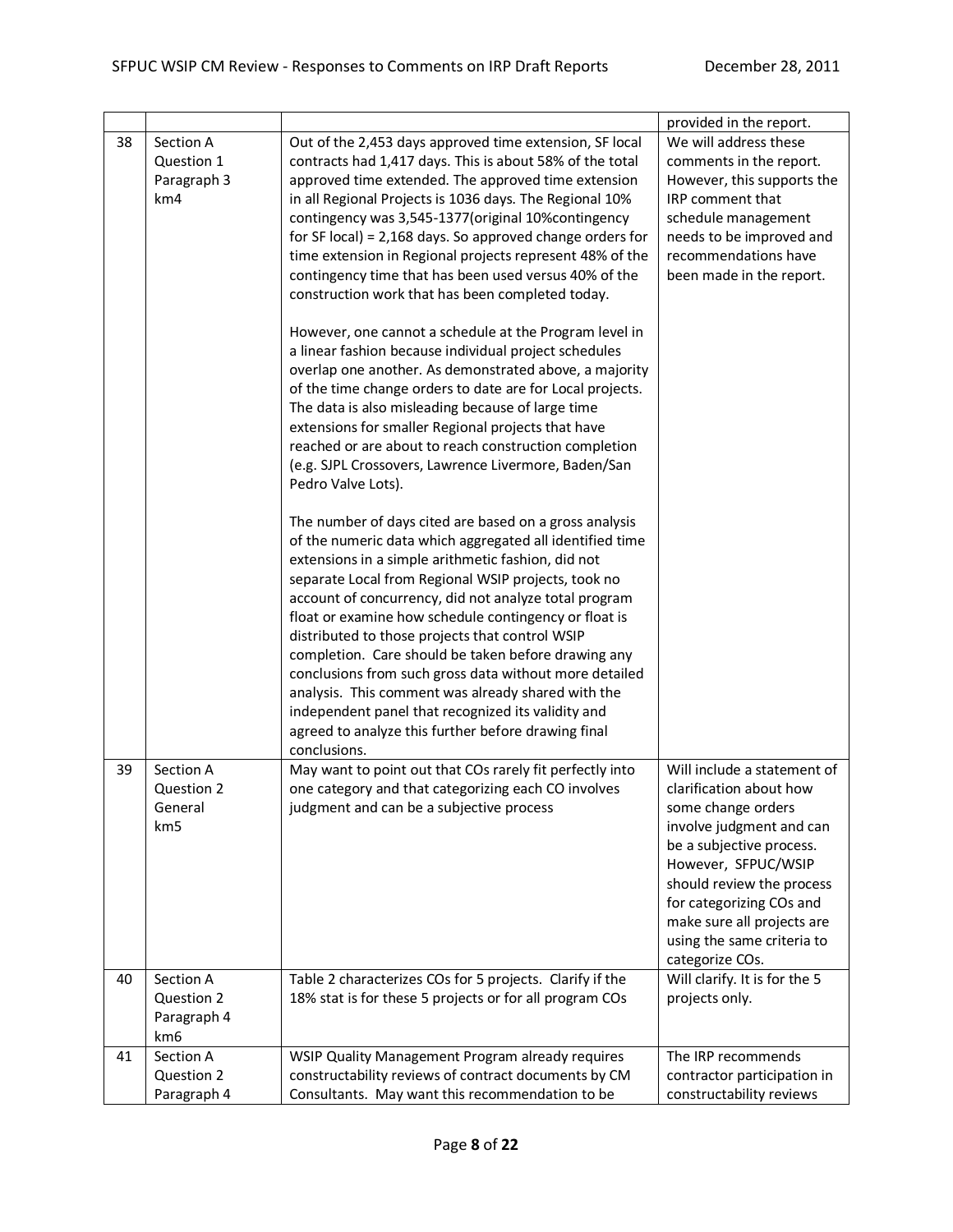|    | km7                                            | more specific and require the review to be by a<br>construction contractor as specified in last section of the<br>report.<br>However, it is our opinion that constructability reviews<br>do not typically address Design Errors and Omissions.<br>They concentrate on constructability issues such as<br>mobilization problems, lay down areas, circulation and<br>traffic, schedule and milestone issues, shutdowns, QC<br>requirements, Division 1 requirementsetc. The best<br>way to avoid design errors and omission is to assign a 3 <sup>rd</sup><br>party reviewer (an independent design consultant) and<br>give them enough time and resources to a<br>comprehensive QA/QC review of the bidding documents<br>before advertising. | and concur that they may<br>not be picking up design<br>errors and omissions. It is<br>assumed that there are<br>peer reviews during the<br>design process. The report<br>will be revised to clarify<br>this point. |
|----|------------------------------------------------|---------------------------------------------------------------------------------------------------------------------------------------------------------------------------------------------------------------------------------------------------------------------------------------------------------------------------------------------------------------------------------------------------------------------------------------------------------------------------------------------------------------------------------------------------------------------------------------------------------------------------------------------------------------------------------------------------------------------------------------------|---------------------------------------------------------------------------------------------------------------------------------------------------------------------------------------------------------------------|
| 42 | Section A<br>Question 2<br>Paragraph 8<br>km8  | Definition of "Other" COs in our CM Plan is: changes<br>required for all other reasons, including emergency<br>work, adjustment of bid quantities, force majeure<br>events, incentive payments, accepted substitutions, and<br>value engineering change proposals.<br>Sometimes additional costs of DRB expenses have been<br>covered via COs classified as Others. In general though<br>the DRB costs are covered by an allowance in the<br>contract. Unexpected costs include emergency work,<br>force majeure events, and substitutions and VE changes.                                                                                                                                                                                  | Will revise report<br>accordingly.                                                                                                                                                                                  |
| 43 | Section A<br>Question 4<br>Paragraph 2<br>J9   | Please note that trends are included.                                                                                                                                                                                                                                                                                                                                                                                                                                                                                                                                                                                                                                                                                                       | Will note.                                                                                                                                                                                                          |
| 44 | Section A<br>Question 6<br>Paragraph 2<br>km10 | Some studies have been based on flawed premises<br>because the estimates were sometimes deliberately<br>underestimated to get commitment to projects. Then<br>the actual cost looked like an "overrun". Need to be<br>sure the citied study stands up in comparison to WSIP?                                                                                                                                                                                                                                                                                                                                                                                                                                                                | Will address in report. The<br>other problem with using<br>the Flybvjerg information<br>for comparison is that it<br>includes cost growth<br>beyond just the<br>construction phase.                                 |
| 45 | Section A<br>Question 8<br>Paragraph 2<br>Km11 | Appears to conflict with highlighted sentence below<br>under Question A9?                                                                                                                                                                                                                                                                                                                                                                                                                                                                                                                                                                                                                                                                   | The report will be revised<br>to address this apparent<br>contradiction.                                                                                                                                            |
| 46 | Section A<br>Question 9<br>Paragraph 3<br>km12 | Be specific on what CM Teams and why the delay in<br>processing changes. Is delay due to lack of resources?<br>Are there strategic reasons for delaying processing? Are<br>contractors submitting incomplete documentation?                                                                                                                                                                                                                                                                                                                                                                                                                                                                                                                 | Will address in report.                                                                                                                                                                                             |
| 47 | Section A<br>Question 9<br>Paragraph 3<br>km13 | Appears to conflict with last sentence under Question<br>A8 above.                                                                                                                                                                                                                                                                                                                                                                                                                                                                                                                                                                                                                                                                          | The report will be revised<br>to address this apparent<br>contradiction.                                                                                                                                            |
| 48 | Section A<br>Question 9<br>Paragraph 6         | Clarify that most significant change categories for these<br>2 projects are not the same for SVMTP: ORCs + design<br>errors/for BDPL5-EB: DSCs + others. (ORC = Owners                                                                                                                                                                                                                                                                                                                                                                                                                                                                                                                                                                      | Will clarify differences<br>between the classifications<br>of COs for the two                                                                                                                                       |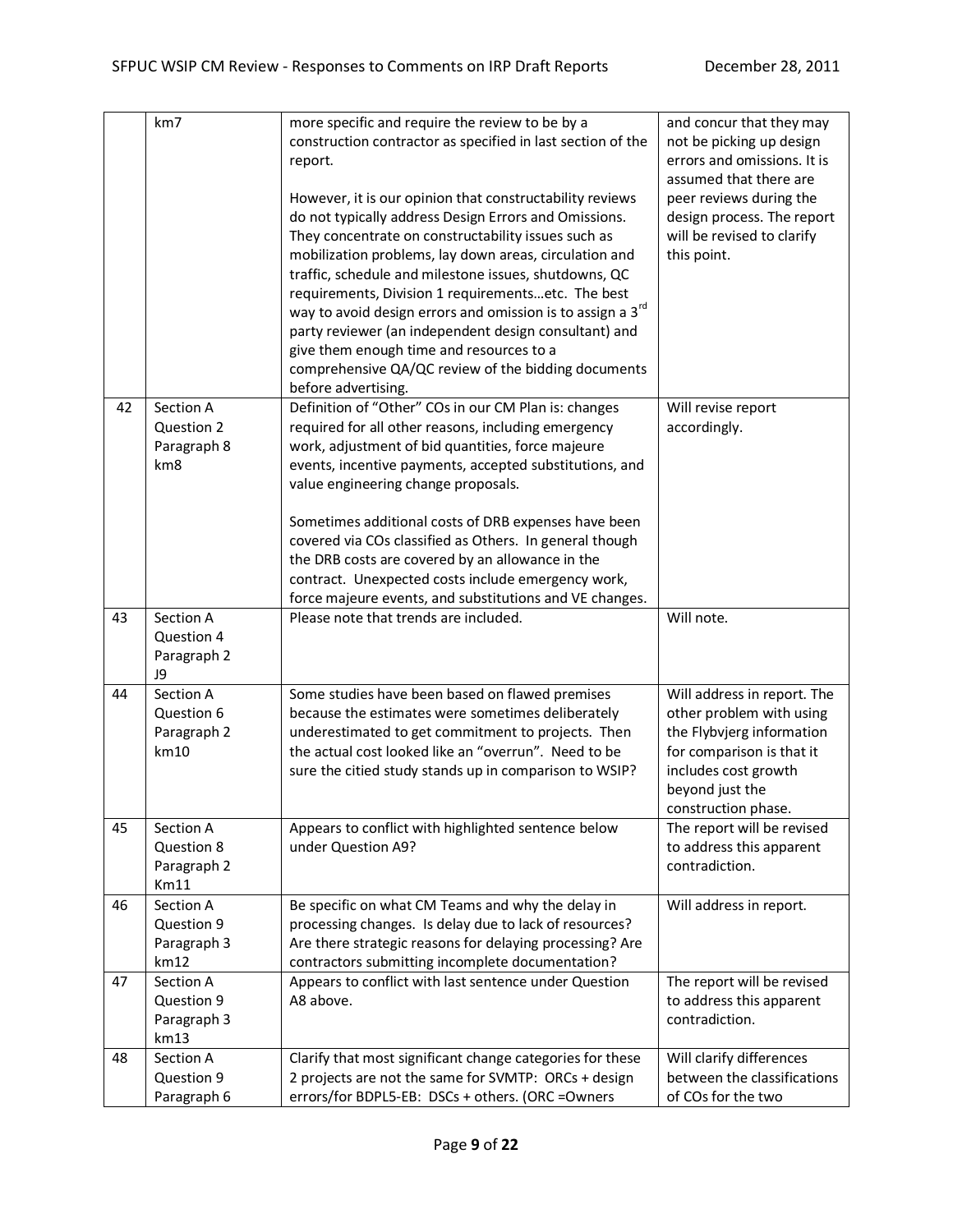|    | km14        | Requested Change and DSC= Differing Site Construction)    | projects.                   |
|----|-------------|-----------------------------------------------------------|-----------------------------|
| 49 | Section A   | Backlog of changes and the need for more contract         | Will clarify.               |
|    | Question 10 | admin resources is a valid point for some of the project  |                             |
|    | Paragraph 1 | reviewed, but for a majority of other projects completed  |                             |
|    | km15        | or being completed it is not. In addition while some of   |                             |
|    |             | contractors interviewed are complaining about slow        |                             |
|    |             | processing of changes by the CM, they greatly contribute  |                             |
|    |             | to delays in that regard either by not submitting COR's   |                             |
|    |             | timely or by submitting them without adequate support     |                             |
|    |             | to process such as costs estimates, justification, etc. A |                             |
|    |             | great number of CORs and PCOs have pending actions        |                             |
|    |             | with Contractors                                          |                             |
| 50 | Section A   | Clarify how many contractors were interviewed for this    | Will clarify.               |
|    | Question 10 | question.                                                 |                             |
|    | Paragraph 1 |                                                           |                             |
|    | km16        |                                                           |                             |
| 51 | Section A   | Not unusual for CMs to deny some change orders. We        | Will address in the report. |
|    | Question 10 | have not quantified the number of denied COs per          |                             |
|    | Paragraph 1 | project, but based on the PCM's experience on other       |                             |
|    | km17        | large programs, the number of COs that are denied on      |                             |
|    |             | the WSIP is pretty standard. The panel review focused     |                             |
|    |             | on the projects with an unusually high number of          |                             |
|    |             | changes, including rejected changes, and they are not     |                             |
|    |             | representative of the rest of the projects. The BDPL5-    |                             |
|    |             | East Bay and SVWTP contractors had a numerically high     |                             |
|    |             | number of changes denied, but these same contractors      |                             |
|    |             | submitted very large number of changes, at times in       |                             |
|    |             | batches. The number of denied changes on these 2          |                             |
|    |             | projects is not representative of WSIP. Both contractors  |                             |
|    |             | submitted significant numbers of "placeholder" changes    |                             |
|    |             | without quantification or scope and these were            |                             |
|    |             | summarily denied.                                         |                             |
| 52 | Section A   | As stated in a previous comment, although we do not       | Will clarify in the report. |
|    | Question 11 | quantify and track the number of denied COs vs. the       |                             |
|    | Paragraph 3 | total number of COs, we do not believe we have            |                             |
|    | km18        | unusually high number of denied COs.                      |                             |
|    |             |                                                           |                             |
|    |             | The question here should be whether the program is        |                             |
|    |             | track and account for potential future impact to cost     |                             |
|    |             | and/or schedule of denied COs. The answer to that         |                             |
|    |             | question is yes. Denied COs that may involved             |                             |
|    |             | unresolved issues are included in project trends which    |                             |
|    |             | allows for their potential impacts on cost and schedule   |                             |
|    |             | to be accounted for in our forecasts.                     |                             |
| 53 | Section B   | Spell out OSHA.                                           | Will do.                    |
|    | Question 1  |                                                           |                             |
|    | Paragraph 1 |                                                           |                             |
|    | km19        |                                                           |                             |
| 54 | Section B   | This is not an accurate statement. The Risk register on   | Will correct.               |
|    | Question 3  | CS/SA had Risk No.8 identified under regulatory category: |                             |
|    | Paragraph 2 | "unanticipated Presence of Endangered / Special species"  |                             |
|    | km 20       |                                                           |                             |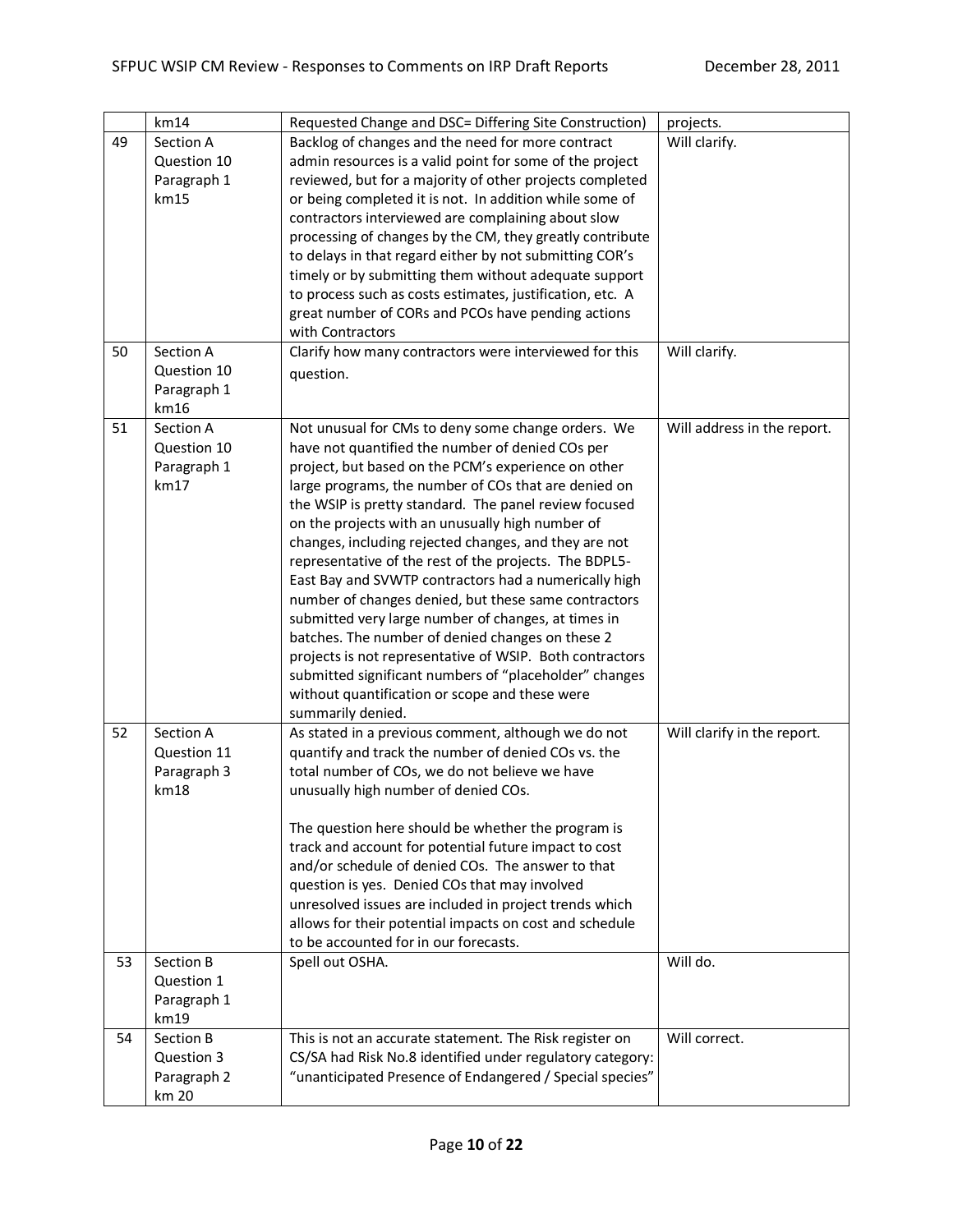| 55 | Section B<br>Question 8<br>Paragraph 1<br>km21  | These rates are from applicable Bureau of Labor<br>Statistics.                                                                                                                                                                                                                                                                                                                                                                                                                                                                                                                      | That is correct and will be<br>added to the text.                                                                                                                                                                                                                                                                   |
|----|-------------------------------------------------|-------------------------------------------------------------------------------------------------------------------------------------------------------------------------------------------------------------------------------------------------------------------------------------------------------------------------------------------------------------------------------------------------------------------------------------------------------------------------------------------------------------------------------------------------------------------------------------|---------------------------------------------------------------------------------------------------------------------------------------------------------------------------------------------------------------------------------------------------------------------------------------------------------------------|
| 56 | Section B<br>Question 10<br>General<br>km22     | We do not include the 80% risk level in project forecasts.<br>However, we do include the 80% number in the CM<br>status tables and charts reviewed by WSIP Managers on<br>a monthly basis. This gives WSIP Managers a feel for the<br>level of outstanding risks in addition to the forecasted<br>changes vs. the allotted contingency. Furthermore, the<br>80% Risk values are used to justify requests to the<br>Commission for additional construction contingency<br>amounts.                                                                                                   | This clarification will be<br>incorporated into the<br>report text.                                                                                                                                                                                                                                                 |
|    |                                                 | Our procedures require that for each CO the impact of<br>the CO to the schedule be analyzed with the use of a<br>fragnet, and if an impact is expected, the contractor<br>must submit a Time Impact Analysis to support a time<br>extension request. This procedure needs to be enforced<br>so "schedule forecasting is tied more closely to cost<br>forecasting".                                                                                                                                                                                                                  | This clarification will be<br>incorporated into the<br>report text.                                                                                                                                                                                                                                                 |
| 57 | Section B<br>Question 10<br>Paragraph 1<br>km23 | We do not agree with this recommendation. Risk in its<br>nature is a probability based event/ uncertain event or<br>condition. This will not reflect an accurate forecast and<br>will not be a controlled management tool for efficiently<br>managing forecasts. Risk should not be in the forecast<br>but should be considered/included with changes and<br>trends when assessing the adequacy of remaining<br>contingencies.                                                                                                                                                      | This appears to result in<br>some inconsistency in that<br>contingency assessments<br>include costs associated<br>with risks whereas<br>forecasts do not. However,<br>the IRP would<br>acknowledge that risk is<br>not normally included in<br>forecasts and will provide a<br>clarification to the report<br>text. |
| 58 | Section C<br>General<br>J24                     | Some of the project-level schedule and cost facts<br>presented in this section are misleading because<br>performance is compared to the recently approved June<br>2011 Revised WSIP, which includes re-baselined<br>schedules and budgets. It would be more appropriate to<br>compare all current performance to the approved 2005<br>budgets and schedules. However, please note that a<br>majority of the schedule delays and some of the cost<br>increases since 2005 are associated with pre-<br>construction activities, which is not the focus of this<br>independent review. | Because the IRP charter is<br>to only review the<br>construction phase we will<br>revise this section<br>accordingly. We are<br>assessing construction<br>project performance based<br>on the original award<br>values.                                                                                             |
| 59 | Section C<br>km25                               | Much of the text under Question C1 is addressing the<br>Quarterly Report and project completions with respect<br>to project completions and increases in schedule. Since<br>the data in the quarterly report reflects overall<br>completions and in many cases delays in preconstruction<br>this discussion of the projects and increases in schedule                                                                                                                                                                                                                               | This section has been<br>revised to only address<br>construction phase<br>activity.                                                                                                                                                                                                                                 |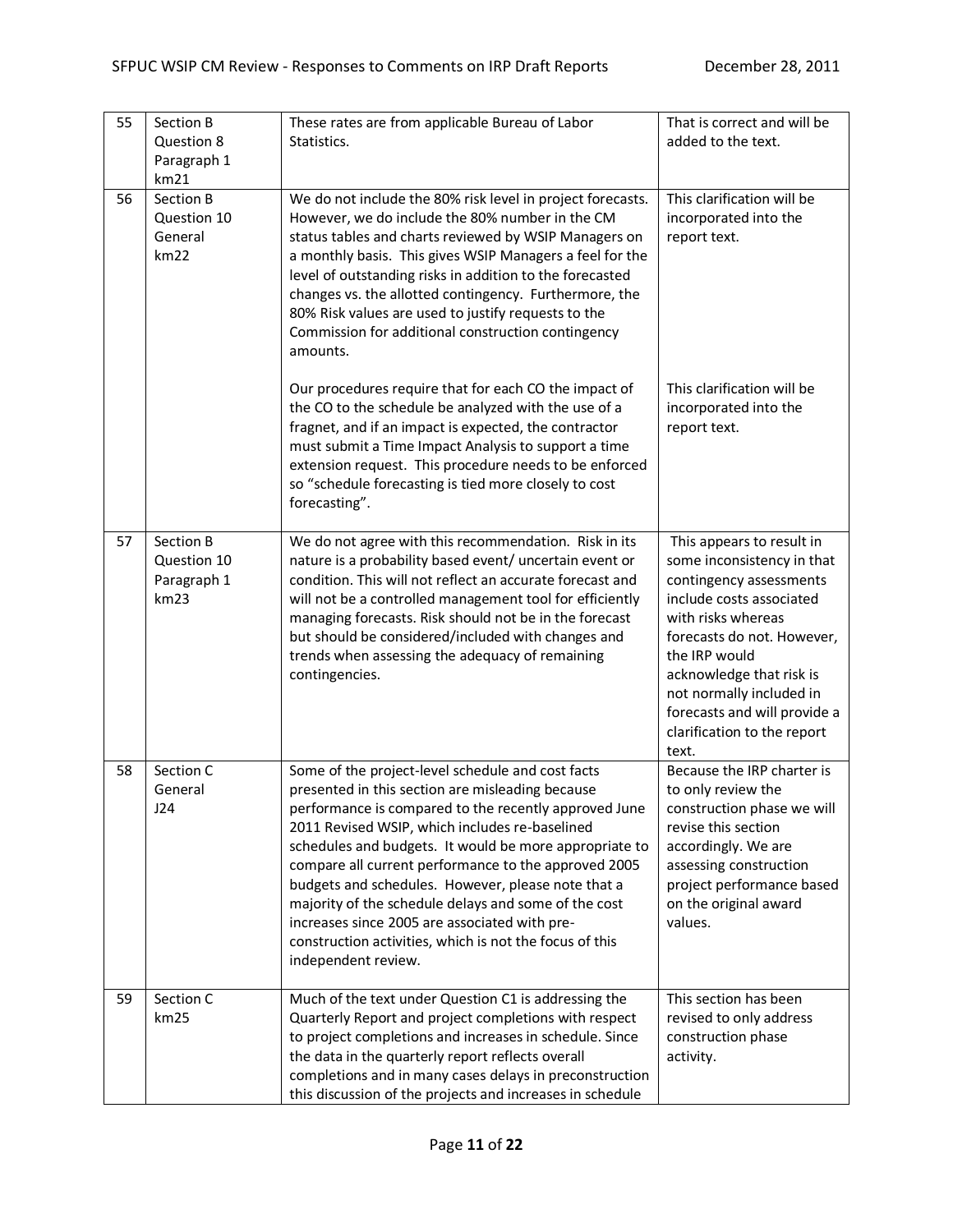|    |                                                | is addressing the program and not the construction<br>program. To address this for the construction program                                                                                                                                                                                                                                                                                                                                                                                                                                                                                                                   |                                                                |
|----|------------------------------------------------|-------------------------------------------------------------------------------------------------------------------------------------------------------------------------------------------------------------------------------------------------------------------------------------------------------------------------------------------------------------------------------------------------------------------------------------------------------------------------------------------------------------------------------------------------------------------------------------------------------------------------------|----------------------------------------------------------------|
|    |                                                | the only the delays in construction contracts from NTP<br>to completion should be the focus.                                                                                                                                                                                                                                                                                                                                                                                                                                                                                                                                  |                                                                |
| 60 | Section C<br>Question 1<br>Paragraph 1<br>km26 | This should be 15 projects to be consistent with the<br>following paragraph and the quarterly report.                                                                                                                                                                                                                                                                                                                                                                                                                                                                                                                         | Will correct.                                                  |
| 61 | Section C<br>Question 1<br>Paragraph 2<br>km27 | Need to be consistent when comparing data. First<br>sentence talks about 15 construction projects and<br>second sentence mentions 25 projects. There are a lot<br>of different reports and stats available so to avoid any<br>confusion, please always clearly identify the<br>data/reports used when presenting facts.                                                                                                                                                                                                                                                                                                       | Will correct.                                                  |
| 62 | Section C<br>Question 1<br>Paragraph 4<br>km28 | What do you mean by costs of current and future<br>change orders? Clarify whether \$141M includes 3<br>categories of change orders and trends.                                                                                                                                                                                                                                                                                                                                                                                                                                                                                | Will clarify.                                                  |
| 63 | Section C<br>Question 1<br>Paragraph 6<br>km29 | This observation of the overall WSIP cost forecast is<br>incorrect and misleading because the latest cost forecast<br>includes significant cost savings in the Program<br>Management Reserve (~ \$140 - \$160M). See latest WSIP<br>Quarterly Report cover letter for discussion on how<br>Program Management Reserve is accounted for in<br>overall WSIP cost forecast.                                                                                                                                                                                                                                                      | Will clarify.                                                  |
| 64 | Section C<br>Question 2<br>Paragraph 3<br>km30 | Currently conducting tests to tie CMIS to P6, particularly<br>for the submittals module. The idea being that CMIS<br>could directly pickup the required date from the P6<br>schedule for the submittal log.                                                                                                                                                                                                                                                                                                                                                                                                                   | Noted.                                                         |
| 65 | Section C<br>Question 3<br>Paragraph 2<br>J31  | Change Control Board (CCB).                                                                                                                                                                                                                                                                                                                                                                                                                                                                                                                                                                                                   | Will correct.                                                  |
| 66 | Section C<br>Question 3<br>Paragraph 2<br>km32 | Just to clarify. The CCB was originally formed to review<br>significant pre-construction scope, cost and schedule<br>changes greater than a specific threshold. Since the CM<br>Change Management Procedures clearly outlines the<br>approvals required during the Construction Phase, CCB<br>review during the Construction Phase is only required<br>for "owner" requested changes greater than or equal to<br>\$50k. All other changes initiated in the Construction<br>Phase are handled via the CM Change Management<br>procedure and do not require separate review by the<br>CCB. Please note that the CCB does review | Noted and will add<br>clarification language to<br>the report. |
| 67 | Section C<br>Question 4<br>Paragraph 2<br>km33 | Per specs, the contractor is only allowed to enter<br>schedule activities into the schedule for approved<br>Change Orders. However, they must submit fragnets for<br>future COs to support any requests for Time Impacts.<br>These potential impacts are considered in the Trends,<br>and are included in our schedule forecasts. This<br>statement is therefore incorrect. Time extensions                                                                                                                                                                                                                                   | Noted and will add<br>clarification language to<br>the report. |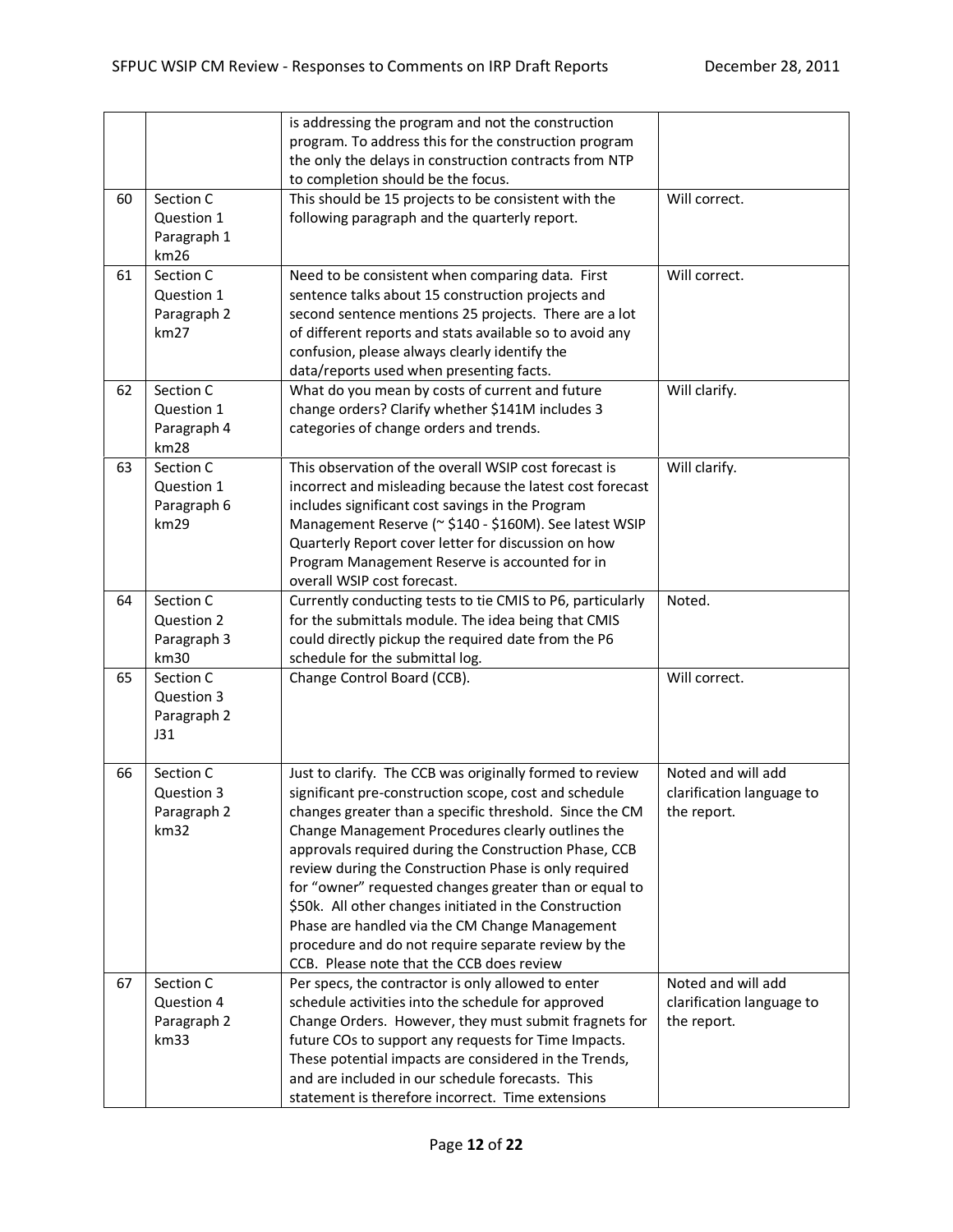|    |             | associated with all COs (approved, pending, and                                                      |                              |
|----|-------------|------------------------------------------------------------------------------------------------------|------------------------------|
|    |             | proposed) and trends are included in schedule forecasts.                                             |                              |
| 68 | Section C   | Clarify what are the 2 projects.                                                                     | Will do.                     |
|    | Question 4  |                                                                                                      |                              |
|    | Paragraph 3 |                                                                                                      |                              |
|    | km34        |                                                                                                      |                              |
| 69 | Section C   | Clarify what are the 2 projects.                                                                     | Will do.                     |
|    | Question 4  |                                                                                                      |                              |
|    | Paragraph 4 |                                                                                                      |                              |
|    | km35        |                                                                                                      |                              |
| 70 | Section C   | For completed projects may want to mention how many                                                  | Will do.                     |
|    | Question 5  | of those projects exceeded the original 10%                                                          |                              |
|    | Paragraph 3 | contingency.                                                                                         |                              |
|    | km36        |                                                                                                      |                              |
| 71 | Section C   | May want to mention whether these stats and those for                                                | Will do.                     |
|    | Question 5  | completed projects to date are acceptable in                                                         |                              |
|    | Paragraph 3 | comparison with the industry standards.                                                              |                              |
|    | km37        |                                                                                                      |                              |
| 72 | Section C   | This is how project contingency used to be allocated.                                                | Noted.                       |
|    | Question 6  | However following discussions with BAWSCA, this was                                                  |                              |
|    | Paragraph 1 | changed to a standard 10% contingency for all projects                                               |                              |
|    | km38        | to simplify tracking of changes and overall performance.                                             |                              |
| 73 | Section C   | Should clarify in a footnote how WSIP costs are                                                      | Will include in report text. |
|    | Question 7  | categorized. Program management costs include all                                                    |                              |
|    | Paragraph 3 | expenditures associated with program-level                                                           |                              |
|    | km39        | development and implementation. These costs cover                                                    |                              |
|    |             | the following functions/activities: general oversight and                                            |                              |
|    |             | coordination between the various SFPUC/City                                                          |                              |
|    |             | organizations and consultants involved in the WSIP;                                                  |                              |
|    |             | program controls and reporting; risk management;<br>program communication and public outreach; legal |                              |
|    |             | services at the program level; cost estimating at the                                                |                              |
|    |             | program level; document control/management;                                                          |                              |
|    |             | program-level CM functions such as programmatic                                                      |                              |
|    |             | contract administration, schedule and cost controls, field                                           |                              |
|    |             | safety, quality management, dispute resolution; labor                                                |                              |
|    |             | relations; programmatic effort related to system                                                     |                              |
|    |             | engineering; programmatic ROW support; interagency                                                   |                              |
|    |             | permitting; and administrative functions such as reports                                             |                              |
|    |             | to oversight bodies, response to various oversight                                                   |                              |
|    |             | bodies and audits, formal requests to Commission and                                                 |                              |
|    |             | Board of Supervisors (for approval of policies, changes to                                           |                              |
|    |             | City Charter, supplemental appropriations, and changes                                               |                              |
|    |             | to the program). Additionally, these funds cover all                                                 |                              |
|    |             | consulting services for program support, the                                                         |                              |
|    |             | administration of program contracts, and the resources                                               |                              |
|    |             | appointed to the WSIP Director's Office.                                                             |                              |
| 74 | Section C   | $116.7/2630 = 4.4%$                                                                                  | Will further analyze and     |
|    | Question 7  |                                                                                                      | revise accordingly.          |
|    | Paragraph 3 |                                                                                                      |                              |
|    | km40        |                                                                                                      |                              |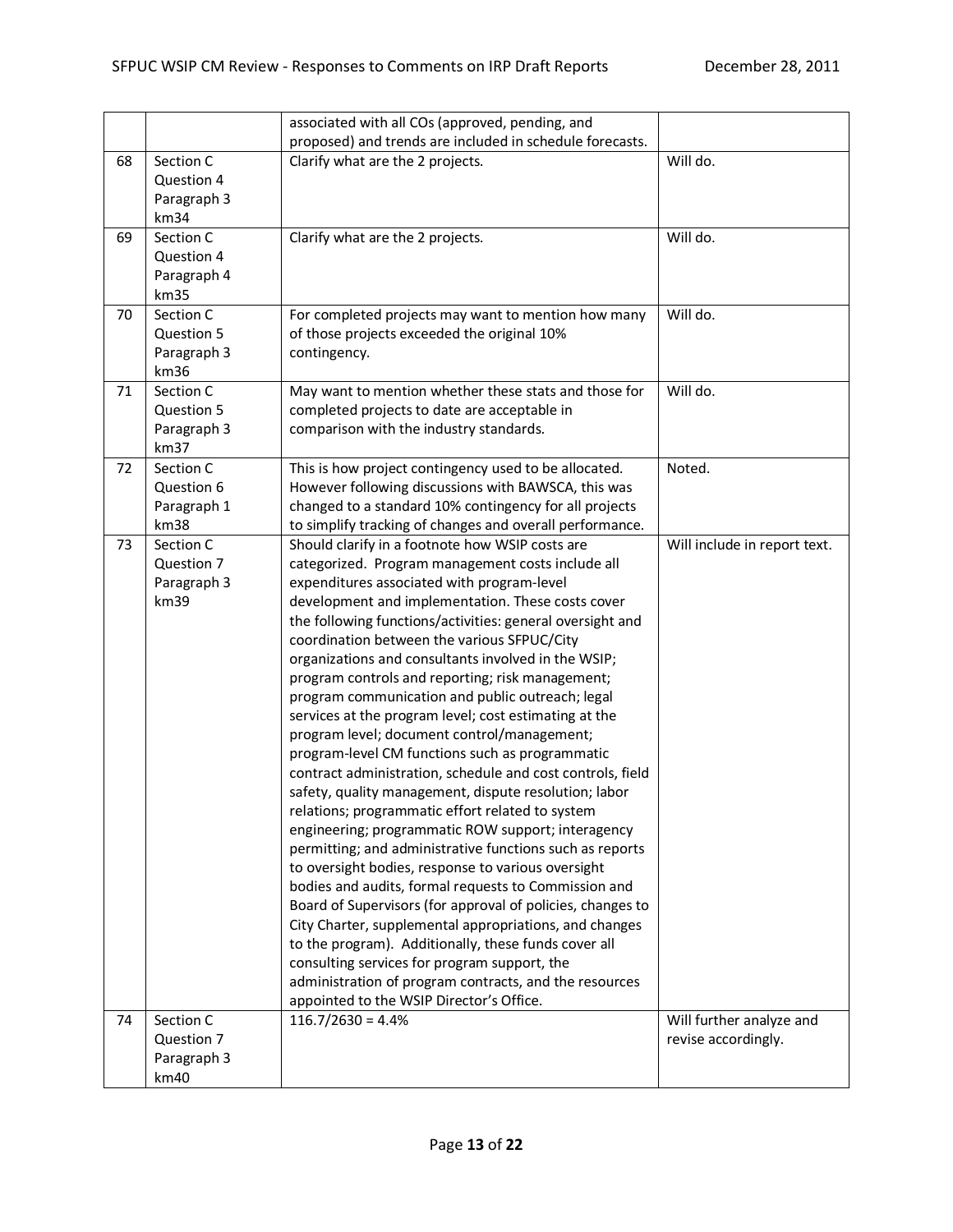| 75 | Section C   | Project Management Costs include oversight and              | Will include in the report |
|----|-------------|-------------------------------------------------------------|----------------------------|
|    | Question 7  | management functions that are specific to a project.        | text for clarity.          |
|    | Paragraph 4 | These functions, which extend from project initiation to    |                            |
|    | km41        | construction completion and start up of new facilities,     |                            |
|    |             | include: project-specific controls, cost estimating         |                            |
|    |             | (including 35% design check cost estimate and 95%           |                            |
|    |             | design independent cost estimate) and scheduling, value     |                            |
|    |             | engineering, general oversight and coordination             |                            |
|    |             | between the various SFPUC and City organizations and        |                            |
|    |             | consultants involved in the project. Project                |                            |
|    |             | management costs include the costs associated with          |                            |
|    |             | labor hours of the Project Manager (PM), Regional           |                            |
|    |             | Project Manager (RPM), and Regional Client/Operations       |                            |
|    |             | Representative (a.k.a. Operations Liaisons) assigned to     |                            |
|    |             | the project. Also Project Management Costs include          |                            |
|    |             | record management, communication costs and other            |                            |
|    |             | project-specific administrative costs.                      |                            |
| 76 | Section C   | 155/2630=5.9%                                               | Will further analyze and   |
|    | Question 7  |                                                             | revise accordingly.        |
|    | Paragraph 4 |                                                             |                            |
|    | km42        |                                                             |                            |
| 77 | Section C   | These costs cover all required CM services, including       | Will include in the report |
|    | Question 7  | management of project field office, field inspection,       | text for clarity.          |
|    | Paragraph 5 | administrative support, schedule review and analysis,       |                            |
|    | km43        | cost estimating, claims analysis, safety monitoring,        |                            |
|    |             | project closeout, administration support, and Supplier      |                            |
|    |             | Quality Surveillance cost during equipment fabrications.    |                            |
|    |             | In addition, these costs cover testing services and special |                            |
|    |             | inspections, contract administration/management and         |                            |
|    |             | labor relations (including administration of Project Labor  |                            |
|    |             | Agreement). The Program Management Project in this          |                            |
|    |             | cost category also includes the program and regional        |                            |
|    |             | construction management organizations (labor costs for      |                            |
|    |             | CM positions that are not project-specific), field offices  |                            |
|    |             | and associated other direct costs (ODCs).                   |                            |
| 78 | Section C   | The overall costs for the CM phase (\$405.5) includes not   | Will analyze further and   |
|    | Question 7  | only CM costs (\$283.9M) but Engineering Support costs      | revise the report text as  |
|    | Paragraph 5 | (\$85.2M) and Program CM costs (\$36.4M) already            | appropriate.               |
|    | km44        | accounted for in the Program Management category. So        |                            |
|    |             | if you take out the Engineering Support and Program         |                            |
|    |             | Management, the CM % is 10.8% of construction cost.         |                            |
|    |             | The costs associated with Environmental Compliance          |                            |
|    |             | during Construction are also very high at almost 20% of     |                            |
|    |             | the CM costs but those are not included in the \$283.0M.    |                            |
| 79 | Section C   | 283.9/2630= 10.8%                                           | Will further analyze and   |
|    | Question 7  |                                                             | revise accordingly.        |
|    | Paragraph 5 |                                                             |                            |
|    | km45        |                                                             |                            |
| 80 | Section D   | See comment to Question C6.                                 | Noted.                     |
|    | Number 11   |                                                             |                            |
|    | km46        |                                                             |                            |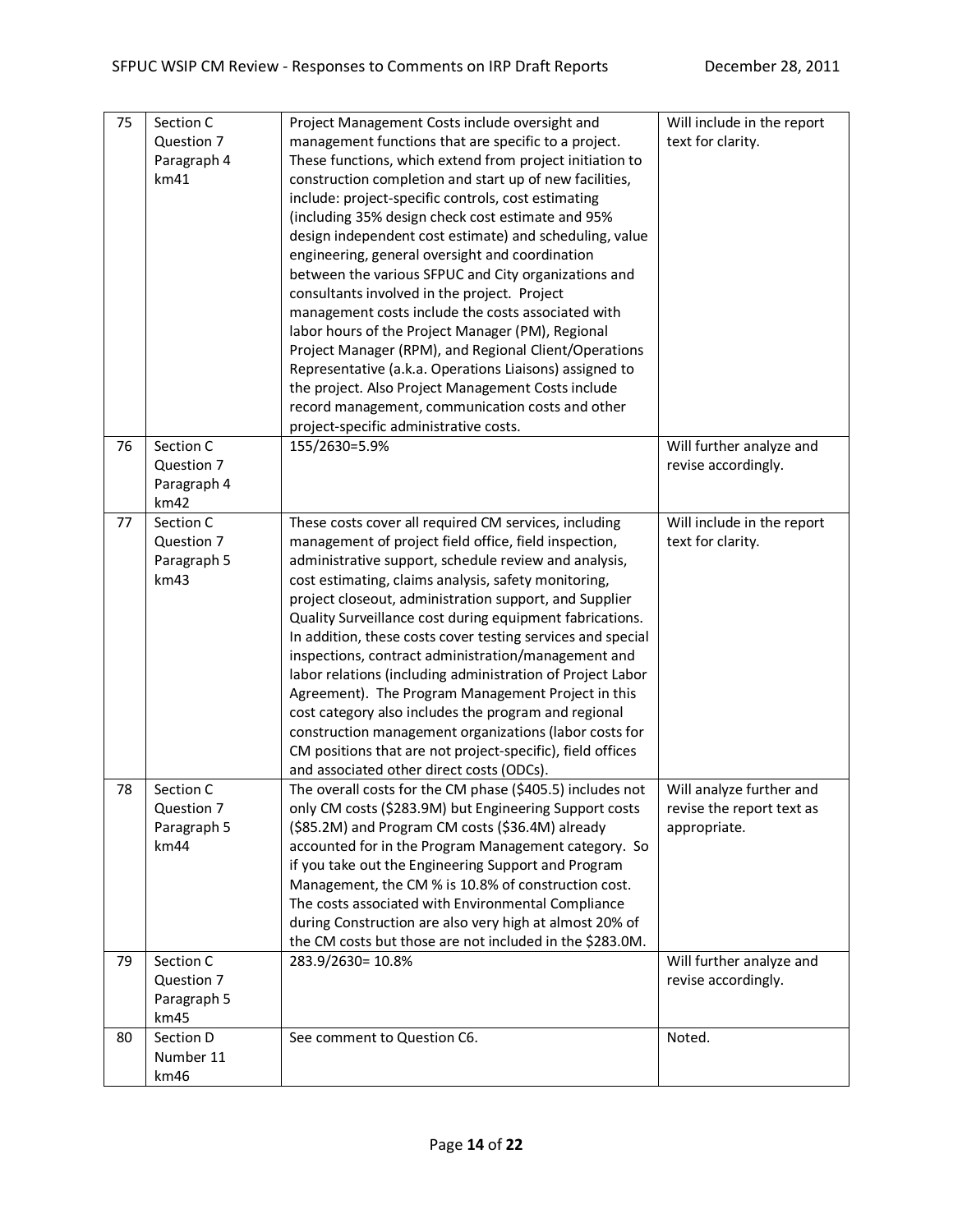| 81 | Section D                                              | All under bid amounts are being moved to Program                                                                                                                                                                                                                                                                                                                                                                                                                                                                                                                        | Noted.                                                                                                                                                                               |
|----|--------------------------------------------------------|-------------------------------------------------------------------------------------------------------------------------------------------------------------------------------------------------------------------------------------------------------------------------------------------------------------------------------------------------------------------------------------------------------------------------------------------------------------------------------------------------------------------------------------------------------------------------|--------------------------------------------------------------------------------------------------------------------------------------------------------------------------------------|
|    | Number 12                                              | Management Reserve, which is essentially a program-                                                                                                                                                                                                                                                                                                                                                                                                                                                                                                                     |                                                                                                                                                                                      |
|    | Km47                                                   | wide contingency.                                                                                                                                                                                                                                                                                                                                                                                                                                                                                                                                                       |                                                                                                                                                                                      |
|    |                                                        | John Ummel Written Comments on Second Draft Report discussed at December 7, 2011 RBOC CWG Meeting                                                                                                                                                                                                                                                                                                                                                                                                                                                                       |                                                                                                                                                                                      |
| 82 | Executive<br>Summary<br>General<br>Note 1              | . If one were to only read this general finding, the take-<br>away is that the overall program is doing well. This one-<br>liner seems out of place since on the following page the<br>IRP states "schedule management is a concern and does<br>not appear to be as well managed as the costs." The<br>IRP goes on to recommend (your #1 recommendation)<br>that additional analyses on individual projects is needed<br>to assess impact on the overall schedule.<br>Would the following (or something similar) be more<br>accurate as a general finding?              | The concern expressed is<br>only with the reporting of<br>schedule performance in<br>the Contract summary<br>report and the IRP Report<br>has been advised to clarify<br>this point. |
|    |                                                        | "The IRP continues to be impressed by the very<br>comprehensive and highly qualified CM Team, the CM<br>Plan and Procedures that have been put in place, and<br>the overall management of the program. However, at<br>this juncture of the program, the IRP does have some<br>concern as to whether schedule delays on individual<br>projects could impact overall completion. As such, the<br>IRP recommends additional work in this area. The IRP<br>has no concerns at this time with respect to the<br>program meeting budget as it applies to regional<br>program. | The related statement in<br>the e Report has been<br>revised in an attempt to<br>address this comment.                                                                               |
| 83 | Executive<br>Summary<br>Change<br>Management<br>Note 2 | Is the first sentence under each subject area the key<br>finding? For example, under Change Management, is<br>the key finding: "Change management procedures are<br>excellent and meet or exceed industry standards?" If so,<br>can that sentence standalone, perhaps be italicized so<br>the reader is immediately drawn to it? Can that be<br>done for the other two sections as well?                                                                                                                                                                                | Will do.                                                                                                                                                                             |
| 84 | Executive<br>Summary<br>General<br>Note 3              | The Executive Summary (ES) should include the most<br>important recommendations and be immediately<br>recognizable. One does not need to list them all (the<br>full list is at the rear) but certainly 3 or 4 should be listed<br>here so the reader - if he/she so chooses to only read<br>the $ES - is$ aware of the report's major<br>recommendations.                                                                                                                                                                                                               | Will include.                                                                                                                                                                        |
| 85 | Scope of the<br>Report<br>Second Sentence<br>Note 4    | This comment makes it sound like the IRP was not<br>involved in scope development. Developing the scope<br>was done in collaboration between Bill Ibbs and the IRP<br>(Griggs) with final approval by RBOC. The sentence<br>needs to reflect this.                                                                                                                                                                                                                                                                                                                      | Will do.                                                                                                                                                                             |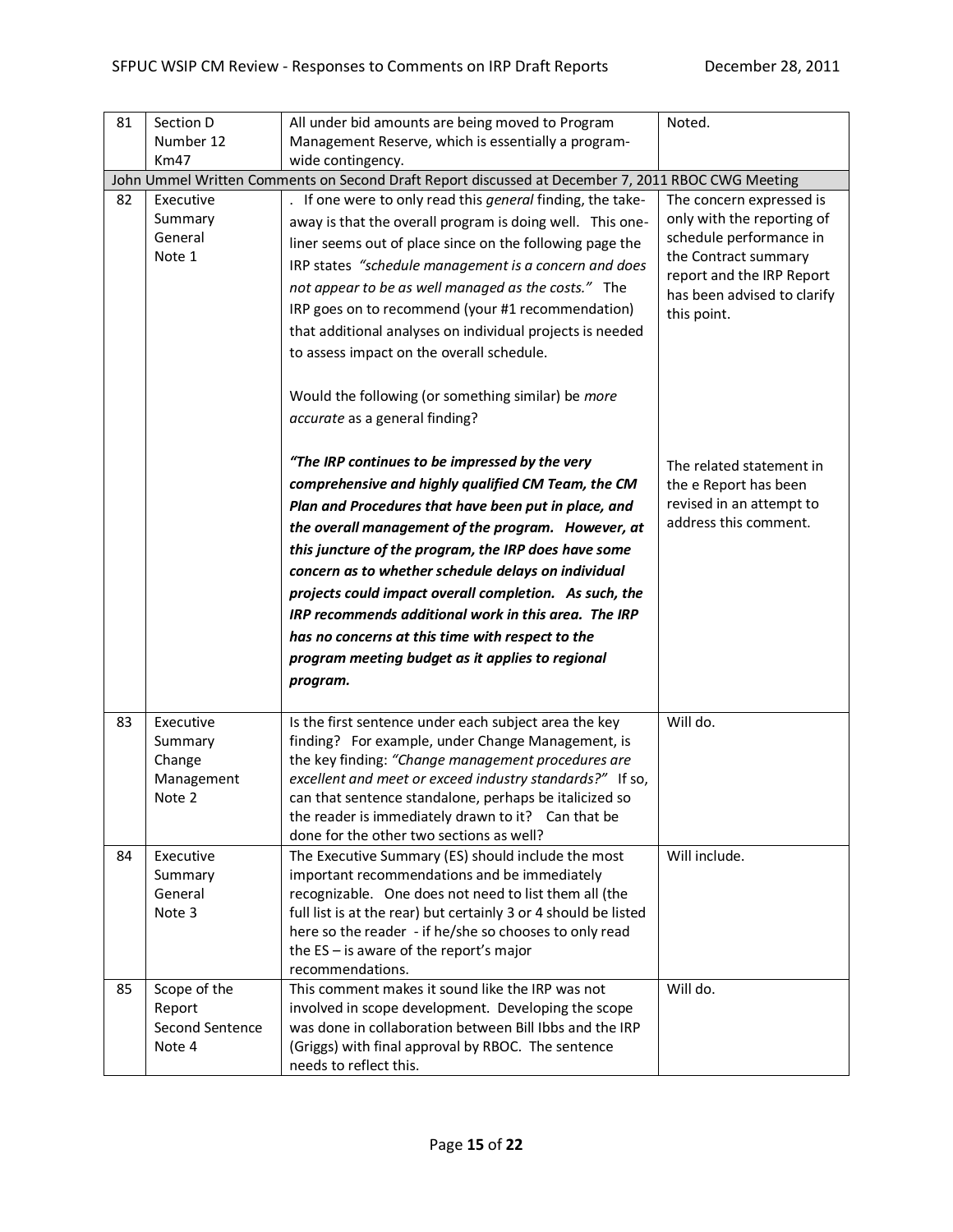| 86 | Scope of the<br>Report<br>Fifth Sentence<br>Note 5                                              | The SFPUC essentially told the RBOC that because of<br>the Panel's experience, they would be able to quickly<br>size-up the program even though they would have<br>limited review time. For the Panel not to opine on the<br>overall WSIP performance (i.e., is it poised to finish on<br>time, on schedule) is disappointing. (BTW, both<br>BAWSCA and the RBOC's Independent Observer (Ibbs)<br>noted this omission.)                                                                                                                                                                  | The IRP was asked, based<br>on its members experience<br>and a quick review, to<br>assess the construction<br>management program only,<br>not the overall program.<br>The IRP is not in a position<br>to make such an overall<br>assessment. |
|----|-------------------------------------------------------------------------------------------------|------------------------------------------------------------------------------------------------------------------------------------------------------------------------------------------------------------------------------------------------------------------------------------------------------------------------------------------------------------------------------------------------------------------------------------------------------------------------------------------------------------------------------------------------------------------------------------------|----------------------------------------------------------------------------------------------------------------------------------------------------------------------------------------------------------------------------------------------|
| 87 | Findings and<br>Recommendations<br>Change<br>Management<br>Question 1<br>Paragraph 1<br>Note 6  | At a prior meeting with the IRP Chair, it was requested<br>that each question be answered upfront with a "yes",<br>"no', or "possibly" or other appropriate clarifier/adverb.<br>Not all questions can be answered this way but the<br>majority can and of these, most are either "yes" or<br>" $no$ ".                                                                                                                                                                                                                                                                                  | Will attempt to do so.                                                                                                                                                                                                                       |
| 88 | Findings and<br>Recommendations<br>Change<br>Management<br>Question 1<br>Paragraph 2<br>Note 7  | The IRP states that local projects are not part of the<br>review. The Panel's scope makes no reference to this.<br>The entire WSIP is under examination. In all fairness,<br>however, the regional program, which has the great<br>majority of cost/schedule concerns, is the primary focus<br>of the review.                                                                                                                                                                                                                                                                            | At our kickoff meeting for<br>the review we were<br>advised that the five local<br>projects were not part of<br>our review because the<br>local projects are not under<br>the control of the CM<br>Team.                                     |
| 89 | Findings and<br>Recommendations<br>Change<br>Management<br>Question 1<br>Paragraph 3<br>Note 8  | While making distinctions between the regional and<br>local programs are appreciated, the fact is the ratepayer<br>will likely gauge the program's success or limitations on<br>the overall program, not on a subset of the program.<br>With this in mind, what schedule contingency approach<br>is most appropriate for assessing how the overall<br>program will fair over the remainder of the schedule?                                                                                                                                                                              | See response to comment<br>88.                                                                                                                                                                                                               |
| 90 | Findings and<br>Recommendations<br>Change<br>Management<br>Question 1<br>Paragraph 6<br>Note 9  | There is no "connecting of the dots" discussion in this<br>paragraph as to the impact of using the "misleading"<br>contingency approach. For example, does the<br>continued use of this "misleading" approach understate<br>or overstate the amount of contingency remaining or<br>distort program performance?                                                                                                                                                                                                                                                                          | This section has been<br>revised for clarity. The time<br>contingency reporting in<br>the Program Summary<br>report (Table 1) appears to<br>provide an overly<br>pessimistic assessment of<br>schedule performance.                          |
| 91 | Recommendations<br>and Findings<br>Change<br>Management<br>Question 6<br>Paragraph 4<br>Note 10 | The Legislative Analyst's study of contract change<br>orders included contracts for professional services and<br>construction contracts. The WSIP change orders are<br>specific to construction contracts only. Is the<br>comparison still valid? In addition, at a prior meeting<br>with the IRP Chair, it was requested that the IRP<br>comment on this report and the inferences or<br>conclusions drawn versus the IRP's own observations<br>regarding WSIP change orders. Does this paragraph<br>adequately apprise the reader of what the LA's report<br>was attempting to convey? | The fact that the Legislative<br>Analyst's review also<br>included professional<br>services contracts does<br>render questionable a<br>comparison with the WSIP<br>construction contracts.<br>The report has been<br>revised accordingly.    |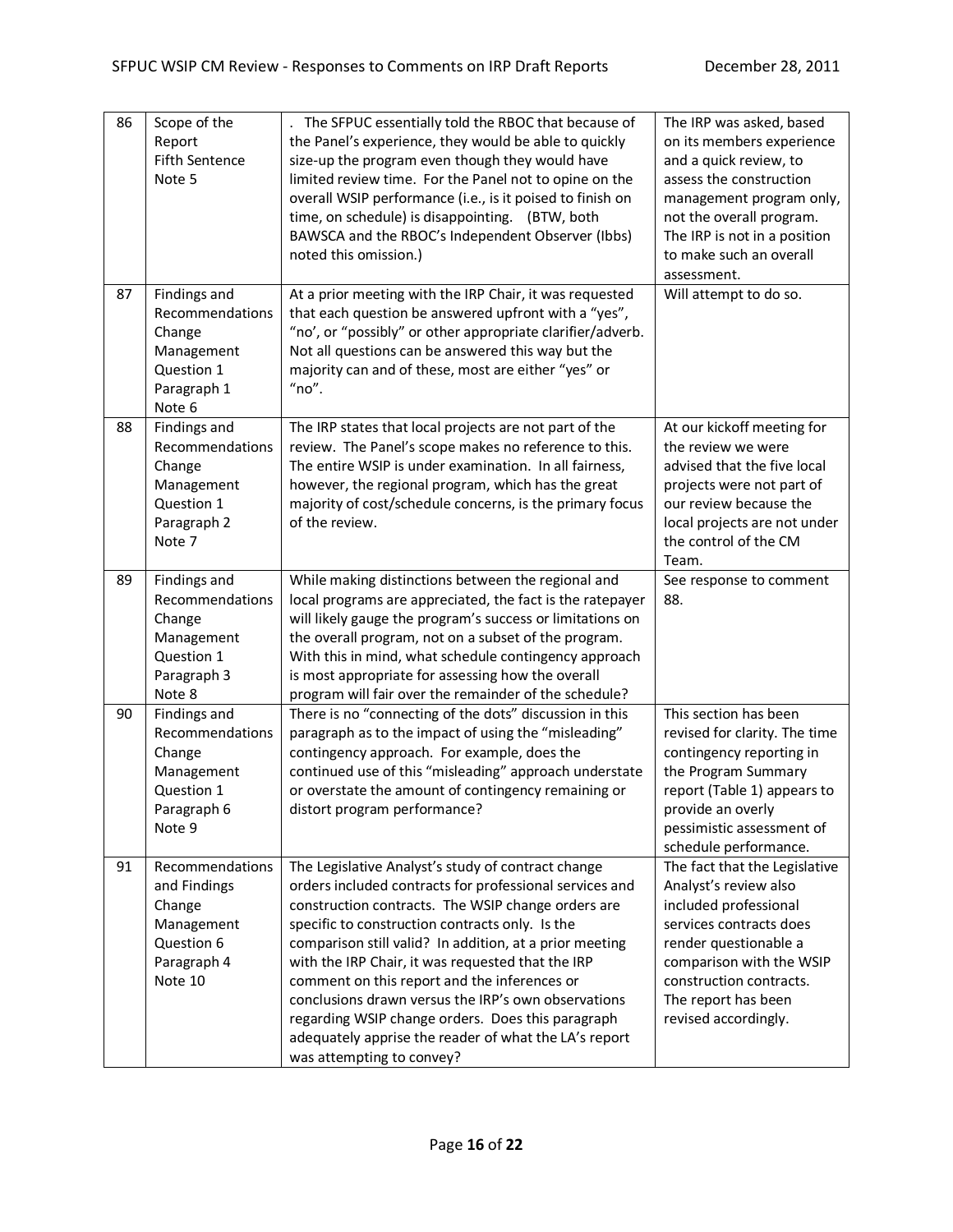| 92 | Recommendations        | The IRP mentions the 2007 Parson's report which            | The IRP has not seen the      |
|----|------------------------|------------------------------------------------------------|-------------------------------|
|    | and Findings           | concluded that there was a significant risk of the WSIP    | 2007 Parson's Report and is   |
|    | <b>Risk Management</b> | exceeding its \$4.63B budget. The IRP also mentions        | not in a position to          |
|    | Paragraph 1            | that risks are scored based on the probability of          | comment on it. The IRP is     |
|    | Note 11                | occurrence and potential impact to cost. Now that risk     | not able to comment on        |
|    |                        | management procedures have been put in place, what         | the overall performance of    |
|    |                        | is the current thinking (by Parsons, presumably) about     | the program or on Parsons'    |
|    |                        | the probability of the program exceeding its \$4.6B        | current thinking about the    |
|    |                        | budget?                                                    | cost.                         |
| 93 | Recommendations        | Refer to Comment 92                                        | See response to Comment       |
|    | and Findings           |                                                            | 92.                           |
|    | <b>Risk Management</b> |                                                            |                               |
|    | Question 10            |                                                            |                               |
|    | Paragraph 1            |                                                            |                               |
|    | Note 11                |                                                            |                               |
| 94 | Recommendations        | Does the "budgeted amounts for each project" refer to      | It refers to the construction |
|    | and Findings           | the construction budget or the overall project budget? I   | contract amounts. The         |
|    | Project Cost,          | assume it's the former but can't tell for sure.            | table has been revised for    |
|    | Schedule and           |                                                            | clarity.                      |
|    | Contingencies          |                                                            |                               |
|    | Question 1             |                                                            |                               |
|    | Paragraph 2            |                                                            |                               |
|    | Note 12                |                                                            |                               |
| 95 | Recommendations        | It seems odd that given that this section addresses "cost  | The IRP is not in a position  |
|    | and Findings           | and schedule performance" within the context of            | to comment on overall         |
|    | Project Cost,          | "forward looking", there is absolutely no mention or       | program cost and schedule     |
|    | Schedule and           | estimation as to whether the program will meet its         | performance as explained      |
|    | Contingencies          | schedule/budget or whether the IRP checked in with         | in the report. As such, it    |
|    | Question 2             | Parsons who presumably has done such analyses.             | would not be appropriate      |
|    | General                | (Again, RBOC's observer, Dr. Ibbs, as well as BAWSCA,      | to add a question in that     |
|    | Note 13                | suggests the IRP report to be deficient on this point.) It | regard. Please note that the  |
|    |                        | is suggested the IRP consider adding this question to its  | original scope only           |
|    |                        | report: "At this juncture of the program, how likely is    | requested that the IRP look   |
|    |                        | it that the WSIP will be completed on time, on             | at soft costs. We suggested   |
|    |                        | budget?" If the IRP can't address this because it would    | adding the "project" cost     |
|    |                        | need to do further analysis, then, perhaps, that is the    | and schedule review to        |
|    |                        | answer to the question but at least this question -        | assess the processes being    |
|    |                        | which is probably the most important question to ask $-$   | used specifically for         |
|    |                        | has been identified in the report.                         | construction contracts.       |
| 96 | Recommendations        | The SFPUC has been attempting to stay on schedule          | The IRP doesn't have less     |
|    | and Findings           | (spending more money) on some of the more critical         | concern about budget          |
|    | Project Cost,          | projects like Irvington Tunnel. If the focus of the        | rather it feels that there is |
|    | Schedule and           | program is to stay on schedule to the best of its ability, | more clarity in the way cost  |
|    | Contingencies          | it would seem that budget pressures would                  | performance is reported.      |
|    | Question 3             | automatically follow. Yet, the IRP generally concludes it  | The IRP feels that cost and   |
|    | Paragraph 1            | has less concern with the overall budget. Please           | schedule are both being       |
|    | Note 14                | comment.                                                   | managed effectively.          |
| 97 | Recommendations        | See Comment 95                                             | See response to Comment       |
|    | and Findings           |                                                            | 95.                           |
|    | Project Cost,          |                                                            |                               |
|    | Schedule and           |                                                            |                               |
|    | Contingencies          |                                                            |                               |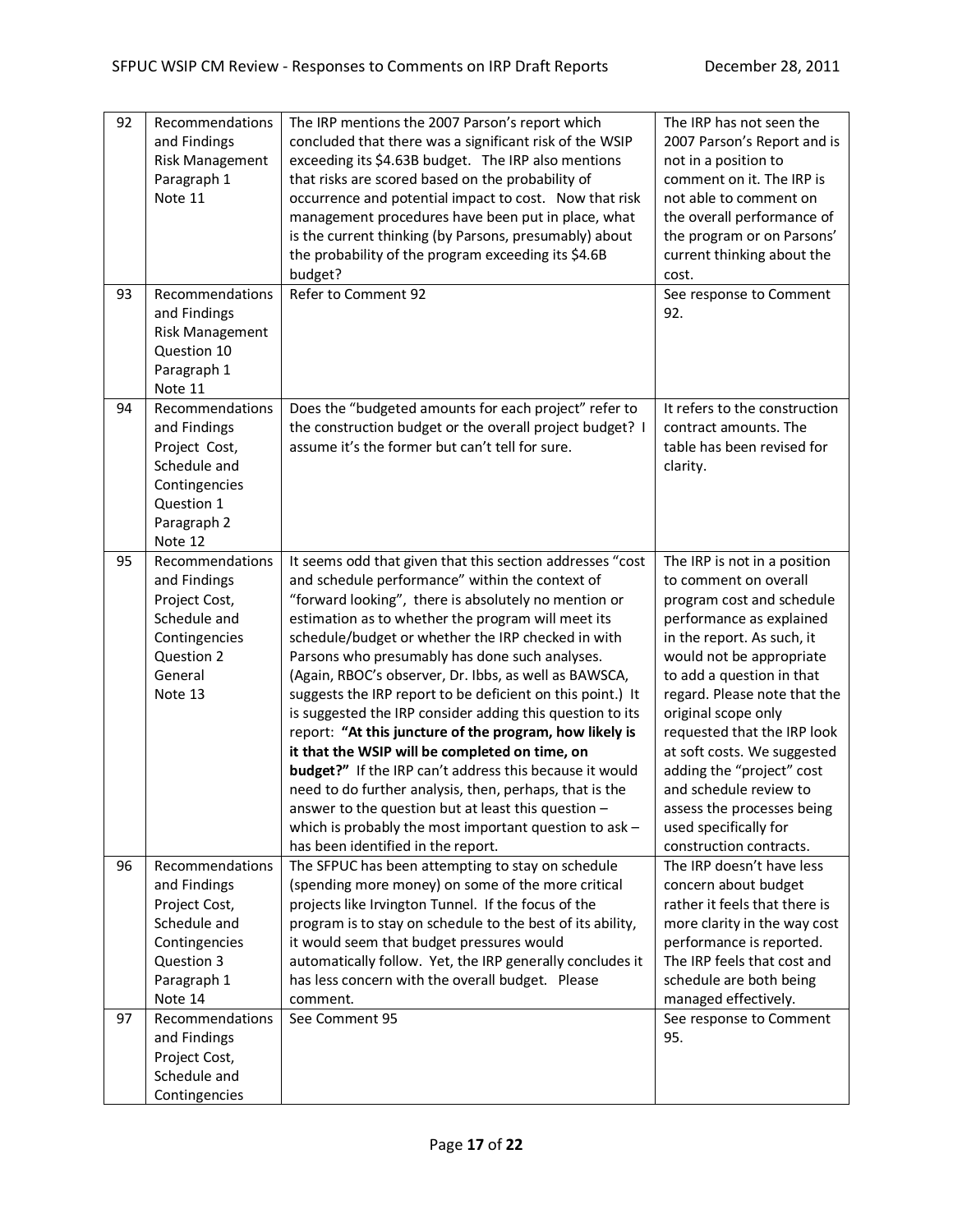|     | Question 4            |                                                                                                  |                              |
|-----|-----------------------|--------------------------------------------------------------------------------------------------|------------------------------|
|     | General               |                                                                                                  |                              |
|     | Note 13               |                                                                                                  |                              |
| 98  | Recommendations       | On page 7 of the report, the IRP states that the                                                 | See response to Comment      |
|     | and Findings          | "schedule contingency approach is misleading". Is this                                           | 90. The concern is with the  |
|     | Project Cost,         | related to this section? If so, should it be touched upon                                        | way schedule contingency     |
|     | Schedule and          | again?                                                                                           | is reported not on the       |
|     | Contingencies         |                                                                                                  | approach to schedule         |
|     | Question 5            |                                                                                                  | management. This section     |
|     | Paragraph 4           |                                                                                                  | will be revised for clarity. |
|     | Note 15               |                                                                                                  |                              |
| 99  | Recommendations       | As mentioned in a previous meeting, recommendations                                              | Will do.                     |
|     | and Findings          | for additional follow-up work should provide enough                                              |                              |
|     | Recommendations       | information so it is fairly evident to another consultant                                        |                              |
|     | and Next Steps        | what the task entails (or what question specifically                                             |                              |
|     | General               | needs to be addressed like "will the WSIP will be                                                |                              |
|     | Note 16               | completed on time, on budget"?. ) Please review the                                              |                              |
|     |                       | recommendations and edit if need be.                                                             |                              |
|     |                       | SFPUC December 19, 2011 Written Comments to RBOC on Draft WSIP IRP Report dated December 5, 2011 |                              |
| 100 | Comment 1             | An understandable comment based on the limited                                                   | The IRP would concur that    |
|     | <b>IRP Report</b>     | information obtained by the Panel during its short                                               | there are excellent          |
|     | Reference: The        | review period. All WSIP change order time impacts are                                            | procedures in place to       |
|     | findings of the IRP   | handled rigorously (as defined in the Change and                                                 | manage schedule.             |
|     | Report in the         | Schedule management procedures and the                                                           | Unfortunately, in the time   |
|     | Executive             | corresponding construction Contract provisions.) The                                             | given for the review the IRP |
|     | Summary under         | Panel recognizes the rigorous management and control                                             | was unable to fully          |
|     | the Change            | of time impacts elsewhere in its findings. Schedule                                              | understand the schedule      |
|     | Management            | impacts of change orders are incorporated into                                                   | change order process. The    |
|     | section on page 3     | construction contract schedules and the P6 platform is                                           | concern arose from the       |
|     | states, "It is not as | used to monitor impacts on both individual and multiple                                          | Contract Summary report      |
|     | clear how             | project construction contracts on a monthly basis.                                               | (Table 1 in the IRP Report)  |
|     | schedule change       | Impacts on multiple construction contracts are                                                   | that indicated a serious     |
|     | orders are            | managed through management of the WSIP shutdown                                                  | over-expenditure of time     |
|     | handled given the     | schedules. The Program individual project shutdowns                                              | contingency compared to      |
|     | more complex          | completely anchor the construction schedule for the                                              | physical percent             |
|     | nature of schedule    | program and control the interrelationships of the                                                | completion. The concern is   |
|     | tracking and          | projects. To date (halfway through the program) no                                               | really with the reporting,   |
|     | management on a       | shutdown has been missed and the water supply quality                                            | not with the management      |
|     | multi-project         | and quantity have never been compromised.                                                        | and procedures. The IRP      |
|     | basis."               |                                                                                                  | did not review the           |
|     |                       |                                                                                                  | shutdown schedule or         |
|     |                       |                                                                                                  | review how each project's    |
|     |                       |                                                                                                  | schedule management          |
|     |                       |                                                                                                  | related to that schedule.    |
| 101 | Comment 2             | An understandable observation based on the data                                                  | See response to Comment      |
|     | <b>IRP Report</b>     | reviewed by the IRP. We may have contributed to some                                             | 100. The IRP is merely       |
|     | Reference; The        | confusion by using the term "schedule contingency" in                                            | reporting exactly what the   |
|     | findings of the IRP   | some of our Tables. Use of the term "schedule                                                    | Contract Summary itself      |
|     | Report in the         | contingency" may have been misleading in that WSIP                                               | states. The IRP also         |
|     | Executive             | projects schedules do not have 10% contingency in the                                            | commented on the             |
|     | Summary under         | same sense as they have cost contingency. It is simply                                           | apparent inaccuracy of the   |
|     | the Change            | an arbitrary 10% of the duration at award of each                                                | time contingency reporting   |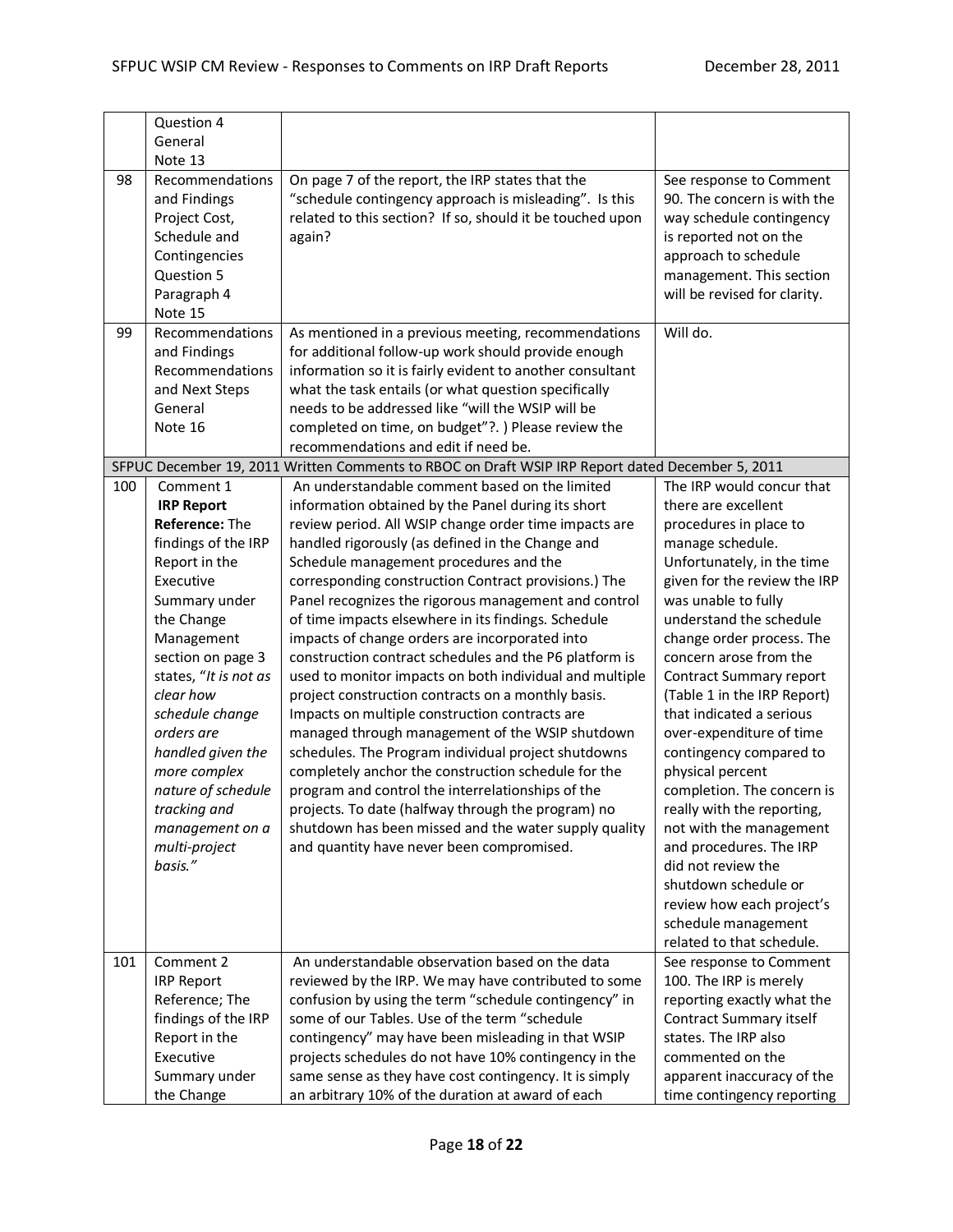|     | Management<br>section on page 3<br>states, "Based on<br>current schedule<br>performance<br>indicators, it<br>appears schedule<br>contingencies are<br>being exceeded<br>for the total of the<br>completed and<br>actual projects<br>and this area<br>needs attention." | construction project. The reason we set it up in our<br>report is to provide an early warning of need to obtain<br>Commission approval if we exceed 10% of the<br>construction contracts baseline durations.<br>In assessing overall Program Performance, individual<br>project costs are additive, while individual project<br>durations are not. What needs to be measured to reach<br>any meaningful conclusion regarding schedule<br>performance is necessarily more detailed and complex.<br>We do in fact perform monthly performance<br>assessments of all active Regional projects schedules<br>relative to their respective approved schedules and take<br>pro-active corrective measures to correct deviations.<br>Program schedule performance is assessed and<br>monitored using Primavera CMB P6 Construction<br>Contract Schedule platform based on the overall WSIP<br>program Critical Path Method taking into account 22<br>ongoing, 22 completed and 4 future construction<br>contracts. Examples of projects and program curves<br>were shared with the IRP during their visit and updated<br>samples are attached hereto. See Attachment A | in the Contract Summary<br>report that indicates a<br>serious over-expenditure of<br>time contingency when<br>compared to contract<br>completion. It is also<br>acknowledged that the<br>Summary includes local<br>projects. Regarding the cost<br>performance measure, the<br>IRP Report merely restates<br>what the Summary shows.<br>The report will be revised<br>to provide further<br>clarification. |
|-----|------------------------------------------------------------------------------------------------------------------------------------------------------------------------------------------------------------------------------------------------------------------------|----------------------------------------------------------------------------------------------------------------------------------------------------------------------------------------------------------------------------------------------------------------------------------------------------------------------------------------------------------------------------------------------------------------------------------------------------------------------------------------------------------------------------------------------------------------------------------------------------------------------------------------------------------------------------------------------------------------------------------------------------------------------------------------------------------------------------------------------------------------------------------------------------------------------------------------------------------------------------------------------------------------------------------------------------------------------------------------------------------------------------------------------------------------|------------------------------------------------------------------------------------------------------------------------------------------------------------------------------------------------------------------------------------------------------------------------------------------------------------------------------------------------------------------------------------------------------------|
| 102 | Comment 3                                                                                                                                                                                                                                                              | This comment appears to be inconsistent with                                                                                                                                                                                                                                                                                                                                                                                                                                                                                                                                                                                                                                                                                                                                                                                                                                                                                                                                                                                                                                                                                                                   | See response to Comment                                                                                                                                                                                                                                                                                                                                                                                    |
|     | <b>IRP Report</b>                                                                                                                                                                                                                                                      | numerous other Panel positive comments regarding                                                                                                                                                                                                                                                                                                                                                                                                                                                                                                                                                                                                                                                                                                                                                                                                                                                                                                                                                                                                                                                                                                               | 100. The Report will be                                                                                                                                                                                                                                                                                                                                                                                    |
|     | Reference: The                                                                                                                                                                                                                                                         | WSIP schedule management. We were surprised at this                                                                                                                                                                                                                                                                                                                                                                                                                                                                                                                                                                                                                                                                                                                                                                                                                                                                                                                                                                                                                                                                                                            | revised for clarity.                                                                                                                                                                                                                                                                                                                                                                                       |
|     | findings of the IRP                                                                                                                                                                                                                                                    | comment because the finding as presented does not                                                                                                                                                                                                                                                                                                                                                                                                                                                                                                                                                                                                                                                                                                                                                                                                                                                                                                                                                                                                                                                                                                              |                                                                                                                                                                                                                                                                                                                                                                                                            |
|     | Report in the                                                                                                                                                                                                                                                          | appear to reflect a full understanding of WSIP's                                                                                                                                                                                                                                                                                                                                                                                                                                                                                                                                                                                                                                                                                                                                                                                                                                                                                                                                                                                                                                                                                                               |                                                                                                                                                                                                                                                                                                                                                                                                            |
|     | Executive                                                                                                                                                                                                                                                              | Schedule Management Systems and Procedures. While                                                                                                                                                                                                                                                                                                                                                                                                                                                                                                                                                                                                                                                                                                                                                                                                                                                                                                                                                                                                                                                                                                              |                                                                                                                                                                                                                                                                                                                                                                                                            |
|     | Summary under                                                                                                                                                                                                                                                          | many local projects have indeed been completed with                                                                                                                                                                                                                                                                                                                                                                                                                                                                                                                                                                                                                                                                                                                                                                                                                                                                                                                                                                                                                                                                                                            |                                                                                                                                                                                                                                                                                                                                                                                                            |
|     | the Project Cost,                                                                                                                                                                                                                                                      | significant schedule delays, they were executed without                                                                                                                                                                                                                                                                                                                                                                                                                                                                                                                                                                                                                                                                                                                                                                                                                                                                                                                                                                                                                                                                                                        |                                                                                                                                                                                                                                                                                                                                                                                                            |
|     | Schedule, and                                                                                                                                                                                                                                                          | the CM Procedures and Schedule Management System                                                                                                                                                                                                                                                                                                                                                                                                                                                                                                                                                                                                                                                                                                                                                                                                                                                                                                                                                                                                                                                                                                               |                                                                                                                                                                                                                                                                                                                                                                                                            |
|     | Contingencies                                                                                                                                                                                                                                                          | developed for the Regional Projects, which control the                                                                                                                                                                                                                                                                                                                                                                                                                                                                                                                                                                                                                                                                                                                                                                                                                                                                                                                                                                                                                                                                                                         |                                                                                                                                                                                                                                                                                                                                                                                                            |
|     | section in the                                                                                                                                                                                                                                                         | Program's Critical Path. When potential delays to                                                                                                                                                                                                                                                                                                                                                                                                                                                                                                                                                                                                                                                                                                                                                                                                                                                                                                                                                                                                                                                                                                              |                                                                                                                                                                                                                                                                                                                                                                                                            |
|     | second paragraph                                                                                                                                                                                                                                                       | Regional Projects threaten the Shutdown Schedule or                                                                                                                                                                                                                                                                                                                                                                                                                                                                                                                                                                                                                                                                                                                                                                                                                                                                                                                                                                                                                                                                                                            |                                                                                                                                                                                                                                                                                                                                                                                                            |
|     | on page 4 states,                                                                                                                                                                                                                                                      | the Program's Critical Path, the CM Program moves                                                                                                                                                                                                                                                                                                                                                                                                                                                                                                                                                                                                                                                                                                                                                                                                                                                                                                                                                                                                                                                                                                              |                                                                                                                                                                                                                                                                                                                                                                                                            |
|     | "Schedule                                                                                                                                                                                                                                                              | aggressively to manage and mitigate such impacts. This                                                                                                                                                                                                                                                                                                                                                                                                                                                                                                                                                                                                                                                                                                                                                                                                                                                                                                                                                                                                                                                                                                         |                                                                                                                                                                                                                                                                                                                                                                                                            |
|     | management is a                                                                                                                                                                                                                                                        | is evidenced, for example, on the two Sunol projects                                                                                                                                                                                                                                                                                                                                                                                                                                                                                                                                                                                                                                                                                                                                                                                                                                                                                                                                                                                                                                                                                                           |                                                                                                                                                                                                                                                                                                                                                                                                            |
|     | concern and does                                                                                                                                                                                                                                                       | studied by the Panel where we have acted aggressively                                                                                                                                                                                                                                                                                                                                                                                                                                                                                                                                                                                                                                                                                                                                                                                                                                                                                                                                                                                                                                                                                                          |                                                                                                                                                                                                                                                                                                                                                                                                            |
|     | not appear to be                                                                                                                                                                                                                                                       | to preserve the shutdown schedule and avoided impact                                                                                                                                                                                                                                                                                                                                                                                                                                                                                                                                                                                                                                                                                                                                                                                                                                                                                                                                                                                                                                                                                                           |                                                                                                                                                                                                                                                                                                                                                                                                            |
|     | as well managed                                                                                                                                                                                                                                                        | to Program completion.                                                                                                                                                                                                                                                                                                                                                                                                                                                                                                                                                                                                                                                                                                                                                                                                                                                                                                                                                                                                                                                                                                                                         |                                                                                                                                                                                                                                                                                                                                                                                                            |
|     | as the costs.  It is                                                                                                                                                                                                                                                   | As the Panel recognizes, WSIP is using a state-of-the-art,                                                                                                                                                                                                                                                                                                                                                                                                                                                                                                                                                                                                                                                                                                                                                                                                                                                                                                                                                                                                                                                                                                     |                                                                                                                                                                                                                                                                                                                                                                                                            |
|     | recommended                                                                                                                                                                                                                                                            | award-winning project controls platform to manage                                                                                                                                                                                                                                                                                                                                                                                                                                                                                                                                                                                                                                                                                                                                                                                                                                                                                                                                                                                                                                                                                                              |                                                                                                                                                                                                                                                                                                                                                                                                            |
|     | that schedule                                                                                                                                                                                                                                                          | schedule effectively. Our current tools and practices are<br>assisting SFPUC to effectively manage both cost and                                                                                                                                                                                                                                                                                                                                                                                                                                                                                                                                                                                                                                                                                                                                                                                                                                                                                                                                                                                                                                               |                                                                                                                                                                                                                                                                                                                                                                                                            |
|     | change                                                                                                                                                                                                                                                                 | schedule of WSIP Construction.                                                                                                                                                                                                                                                                                                                                                                                                                                                                                                                                                                                                                                                                                                                                                                                                                                                                                                                                                                                                                                                                                                                                 |                                                                                                                                                                                                                                                                                                                                                                                                            |
|     | management be<br>strengthened by                                                                                                                                                                                                                                       | The Panel recommended Critical Path analysis on the                                                                                                                                                                                                                                                                                                                                                                                                                                                                                                                                                                                                                                                                                                                                                                                                                                                                                                                                                                                                                                                                                                            |                                                                                                                                                                                                                                                                                                                                                                                                            |
|     | implementing a                                                                                                                                                                                                                                                         | overall WSIP is in fact performed monthly by PDSB.                                                                                                                                                                                                                                                                                                                                                                                                                                                                                                                                                                                                                                                                                                                                                                                                                                                                                                                                                                                                                                                                                                             |                                                                                                                                                                                                                                                                                                                                                                                                            |
|     | more detailed                                                                                                                                                                                                                                                          |                                                                                                                                                                                                                                                                                                                                                                                                                                                                                                                                                                                                                                                                                                                                                                                                                                                                                                                                                                                                                                                                                                                                                                |                                                                                                                                                                                                                                                                                                                                                                                                            |
|     | analysis that                                                                                                                                                                                                                                                          |                                                                                                                                                                                                                                                                                                                                                                                                                                                                                                                                                                                                                                                                                                                                                                                                                                                                                                                                                                                                                                                                                                                                                                |                                                                                                                                                                                                                                                                                                                                                                                                            |
|     | aggregates the                                                                                                                                                                                                                                                         |                                                                                                                                                                                                                                                                                                                                                                                                                                                                                                                                                                                                                                                                                                                                                                                                                                                                                                                                                                                                                                                                                                                                                                |                                                                                                                                                                                                                                                                                                                                                                                                            |
|     | individual                                                                                                                                                                                                                                                             |                                                                                                                                                                                                                                                                                                                                                                                                                                                                                                                                                                                                                                                                                                                                                                                                                                                                                                                                                                                                                                                                                                                                                                |                                                                                                                                                                                                                                                                                                                                                                                                            |
|     | construction                                                                                                                                                                                                                                                           |                                                                                                                                                                                                                                                                                                                                                                                                                                                                                                                                                                                                                                                                                                                                                                                                                                                                                                                                                                                                                                                                                                                                                                |                                                                                                                                                                                                                                                                                                                                                                                                            |
|     | project schedules                                                                                                                                                                                                                                                      |                                                                                                                                                                                                                                                                                                                                                                                                                                                                                                                                                                                                                                                                                                                                                                                                                                                                                                                                                                                                                                                                                                                                                                |                                                                                                                                                                                                                                                                                                                                                                                                            |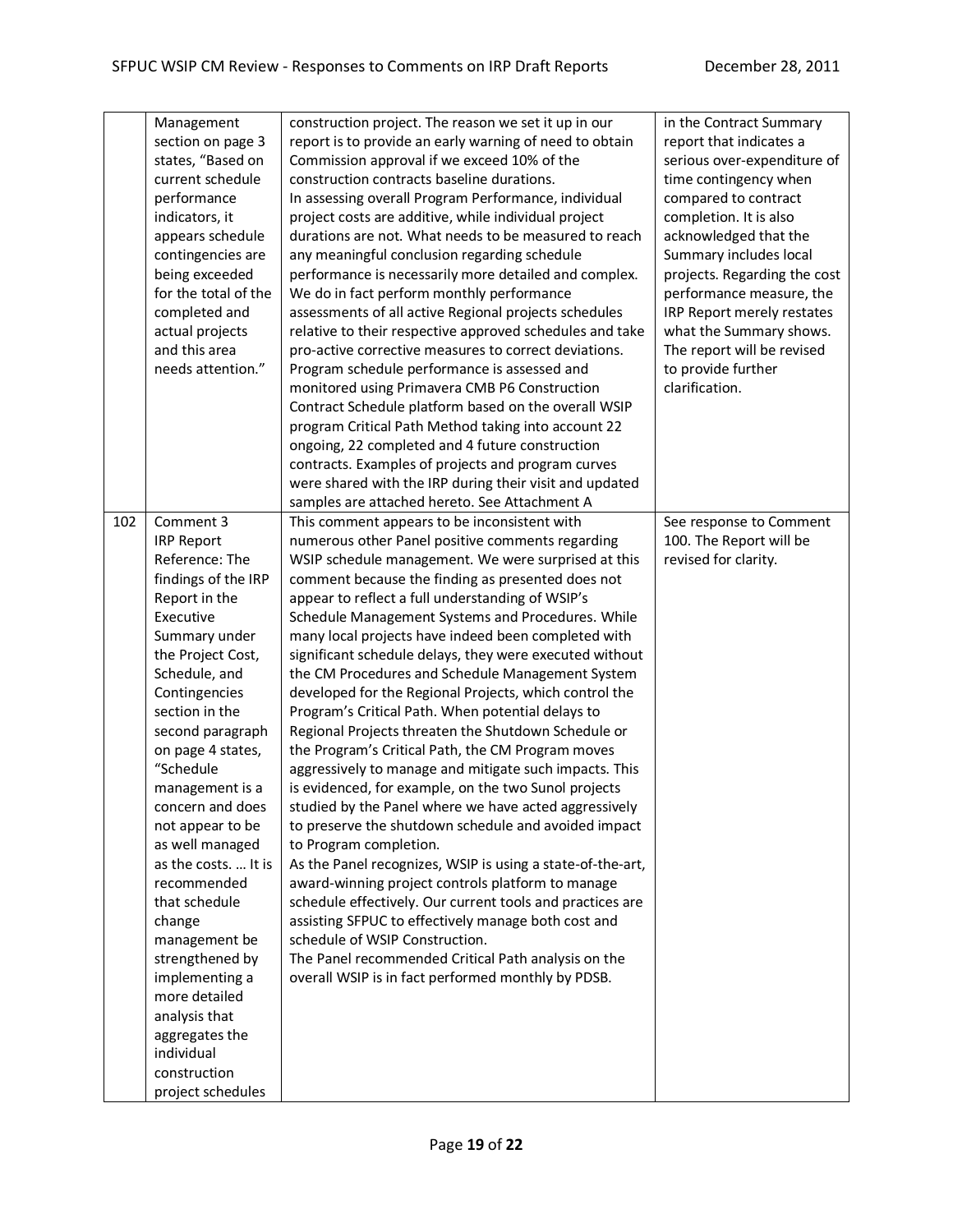|     | performance in a<br>way that the<br>critical path and<br>overall WSIP<br>schedule can be<br>assessed. Two of<br>the projects<br>studied have                                                                                                                                                                                                                                                            |                                                                                                                                                                                                                                                                                                                                                                                                                                                                                                                                                                                                                                                                                                                                                                                                                                                                                                                                                                                                                                                                                                                                                                                                                                                                                                                                                                                                                                                                                                                                                                                                                                                                                                                                                                                                                                                                                                                                                                                                                                                   |                                                                                                                                                                                                                                                                                                                                                                                                                                                                                                                                                                                                                                                                                                                                                                                                                                                                                                                                                                                                                                   |
|-----|---------------------------------------------------------------------------------------------------------------------------------------------------------------------------------------------------------------------------------------------------------------------------------------------------------------------------------------------------------------------------------------------------------|---------------------------------------------------------------------------------------------------------------------------------------------------------------------------------------------------------------------------------------------------------------------------------------------------------------------------------------------------------------------------------------------------------------------------------------------------------------------------------------------------------------------------------------------------------------------------------------------------------------------------------------------------------------------------------------------------------------------------------------------------------------------------------------------------------------------------------------------------------------------------------------------------------------------------------------------------------------------------------------------------------------------------------------------------------------------------------------------------------------------------------------------------------------------------------------------------------------------------------------------------------------------------------------------------------------------------------------------------------------------------------------------------------------------------------------------------------------------------------------------------------------------------------------------------------------------------------------------------------------------------------------------------------------------------------------------------------------------------------------------------------------------------------------------------------------------------------------------------------------------------------------------------------------------------------------------------------------------------------------------------------------------------------------------------|-----------------------------------------------------------------------------------------------------------------------------------------------------------------------------------------------------------------------------------------------------------------------------------------------------------------------------------------------------------------------------------------------------------------------------------------------------------------------------------------------------------------------------------------------------------------------------------------------------------------------------------------------------------------------------------------------------------------------------------------------------------------------------------------------------------------------------------------------------------------------------------------------------------------------------------------------------------------------------------------------------------------------------------|
|     | significant<br>schedule<br>overruns.                                                                                                                                                                                                                                                                                                                                                                    |                                                                                                                                                                                                                                                                                                                                                                                                                                                                                                                                                                                                                                                                                                                                                                                                                                                                                                                                                                                                                                                                                                                                                                                                                                                                                                                                                                                                                                                                                                                                                                                                                                                                                                                                                                                                                                                                                                                                                                                                                                                   |                                                                                                                                                                                                                                                                                                                                                                                                                                                                                                                                                                                                                                                                                                                                                                                                                                                                                                                                                                                                                                   |
|     | However, it is not<br>clear what the<br>impact of those                                                                                                                                                                                                                                                                                                                                                 |                                                                                                                                                                                                                                                                                                                                                                                                                                                                                                                                                                                                                                                                                                                                                                                                                                                                                                                                                                                                                                                                                                                                                                                                                                                                                                                                                                                                                                                                                                                                                                                                                                                                                                                                                                                                                                                                                                                                                                                                                                                   |                                                                                                                                                                                                                                                                                                                                                                                                                                                                                                                                                                                                                                                                                                                                                                                                                                                                                                                                                                                                                                   |
|     | schedule delays<br>will be on the<br>overall program."                                                                                                                                                                                                                                                                                                                                                  |                                                                                                                                                                                                                                                                                                                                                                                                                                                                                                                                                                                                                                                                                                                                                                                                                                                                                                                                                                                                                                                                                                                                                                                                                                                                                                                                                                                                                                                                                                                                                                                                                                                                                                                                                                                                                                                                                                                                                                                                                                                   |                                                                                                                                                                                                                                                                                                                                                                                                                                                                                                                                                                                                                                                                                                                                                                                                                                                                                                                                                                                                                                   |
| 103 | Comment 4<br>Section A.1 of the<br>findings and<br>recommendations<br>on page 6 makes<br>numerical<br>assessments of<br>the use of cost<br>and schedule<br>contingency from<br>Table 1 and uses<br>the assessments<br>to conclude that<br>the program's<br>health needs<br>attention because<br>of the perceived<br>percent of use of<br>contingencies<br>exceeding<br>program<br>completion at<br>41%. | See comment for Item 2 above. These findings and<br>conclusions appear to be inconsistent with numerous<br>other positive comments by the IRP regarding WSIP<br>schedule management and the schedule contingency<br>approach. In addition we would like to point out the<br>following: Table 1 reflects both ongoing and completed<br>projects, but does not include projects not yet started,<br>so Table 1 does not include the total program cost and<br>schedule contingencies because it omits contingencies<br>for projects not yet started; Table 1 does not include the<br>\$145 million of Program Reserves which have been<br>removed from the so-named project cost contingencies,<br>but is still part of the program cost contingency; Table 1<br>includes local projects (many of which have indeed been<br>completed with significant schedule delays), that are of<br>no real consequence to the remainder of the program<br>and their influence on schedule delays and contingency<br>use reflects only a small impact to the overall program<br>completion; The use of both potential change orders<br>and trend numbers in the assessment means that the<br>percentages of contingencies as used in the Report<br>reflect the future (projected) state of the program at a<br>later percent completion and not at the 41 % complete<br>as of September 25, 2011, which is the actual data date<br>for the information in Table 1. The actual use of cost<br>contingency as of September 25, 2011 at 41% complete<br>would be more realistically represented by a calculation<br>based on only approved and pending change orders,<br>which address modifications (increased cost and time<br>impacts) at the data date. See Attachment B. Table 1<br>takes no account of concurrency, distribution of float,<br>inter-project relationships, which projects are critical to<br>program completion, and other factors required to<br>reach any accurate, meaningful and balanced<br>conclusion concerning schedule performance. | See response to Comment<br>100. The Contract Summary<br>report indicates "Needs<br>Attention" which was<br>stated in the Report. The<br>Report does clarify that the<br><b>Contract Summary includes</b><br>local projects and also<br>discusses the implications<br>of including potential<br>change orders and trends<br>as a conservative approach.<br>It was understood that only<br>completed or on-going<br>contracts were included in<br>the Summary and that it is<br>not a "program" level<br>assessment. The IRP has<br>been very careful to not<br>make any conclusions<br>about the overall program<br>based on a brief review of<br>on-going construction<br>activity. It is agreed that<br>the inclusion of potential<br>change orders and trends is<br>a conservative approach.<br>However, the IRP feels that<br>the CM Team should<br>establish a clear policy as to<br>what is change orders and<br>trends are included for<br>purposes of assessing<br>performance. The IRP does<br>not necessarily agree with |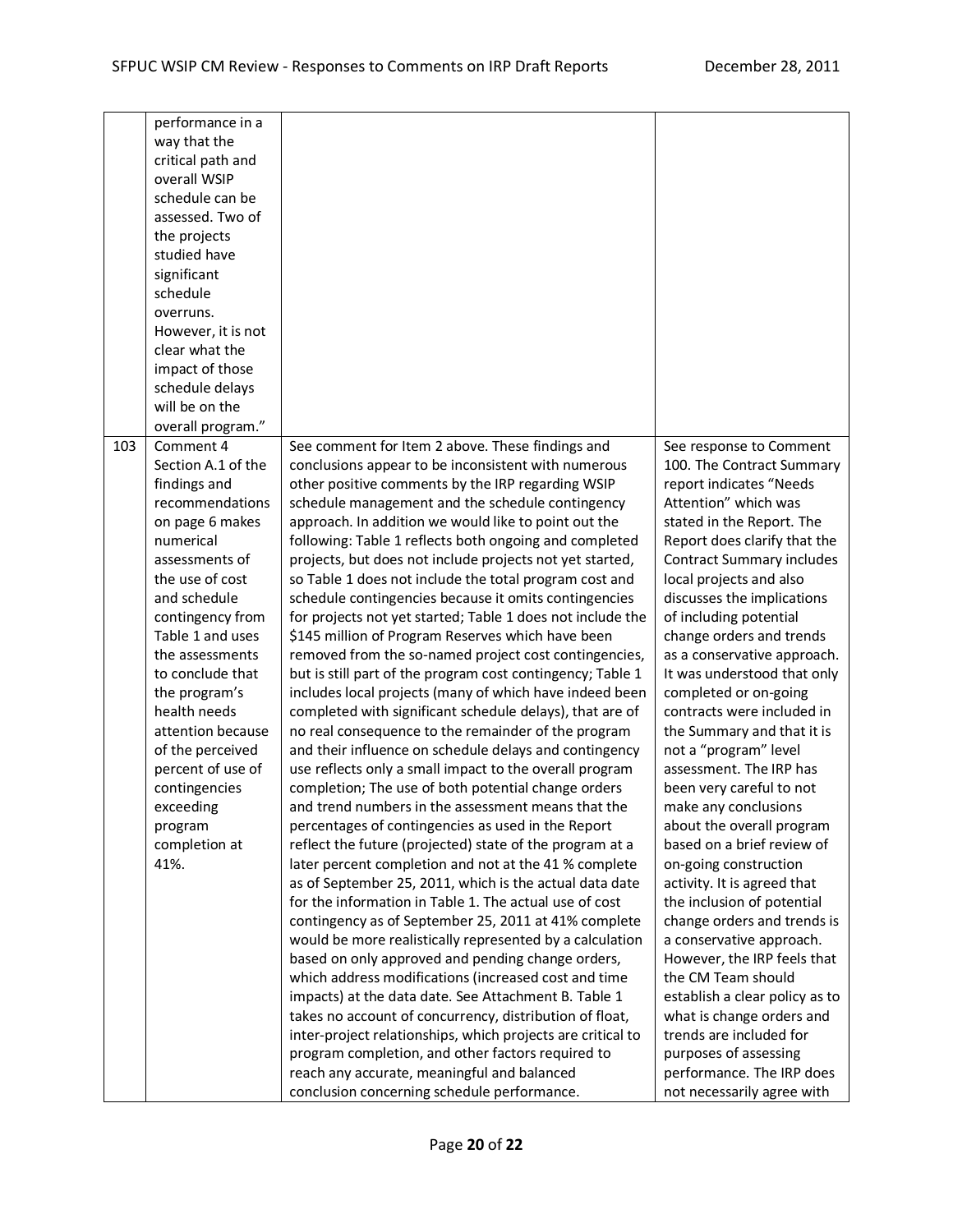|     |                                                                                                                                                                                                                                                                                                                                                                                                                                                                                                                                                                                                                                                                                                                                       |                                                                                                                                                                                                                                                                                                                                                                                                                                                                                                                                                                                                                                                                                                                                                                                                                                                                                                                     | the argument that<br>potential change orders<br>and all trends, if they are<br>related to current work,<br>should be considered to<br>occur in the future and<br>compared to a greater<br>project completion level or<br>to future project<br>contingencies. They must<br>be accounted for at the<br>time they occur.                                                                                                                                                                                                                                                                                                                                                                                                                                                                                                                                                                                                                                                                                                                                                                                                                                 |
|-----|---------------------------------------------------------------------------------------------------------------------------------------------------------------------------------------------------------------------------------------------------------------------------------------------------------------------------------------------------------------------------------------------------------------------------------------------------------------------------------------------------------------------------------------------------------------------------------------------------------------------------------------------------------------------------------------------------------------------------------------|---------------------------------------------------------------------------------------------------------------------------------------------------------------------------------------------------------------------------------------------------------------------------------------------------------------------------------------------------------------------------------------------------------------------------------------------------------------------------------------------------------------------------------------------------------------------------------------------------------------------------------------------------------------------------------------------------------------------------------------------------------------------------------------------------------------------------------------------------------------------------------------------------------------------|-------------------------------------------------------------------------------------------------------------------------------------------------------------------------------------------------------------------------------------------------------------------------------------------------------------------------------------------------------------------------------------------------------------------------------------------------------------------------------------------------------------------------------------------------------------------------------------------------------------------------------------------------------------------------------------------------------------------------------------------------------------------------------------------------------------------------------------------------------------------------------------------------------------------------------------------------------------------------------------------------------------------------------------------------------------------------------------------------------------------------------------------------------|
| 104 | Comment 5<br>The last paragraph<br>of the findings and<br>recommendations<br>under question 4<br>of the Project<br>Cost, Schedule,<br>and Contingency<br>section on page<br>22 states, "As<br>noted in Question<br>2 of this section,<br>in aggregate the<br>completed<br>Regional projects<br>have been<br>completed within<br>the overall<br>approved<br>budgets.<br>However, as<br>reported in the<br>July 21, 2011<br><b>BAWSCA Report,</b><br>55% of the<br>completed<br>construction<br>projects did not<br>meet their<br>planned<br>substantial<br>completion dates.<br>The performance<br>level of the WSIP<br>cost control<br>function is very<br>good and well<br>within industry<br>norms but further<br>work is needed to | The BAWSCA Report, while referencing construction<br>substantial completion milestones, is reflecting overall<br>preconstruction delays which have occurred and not<br>just the Construction Phase and CM Program delays (i.e.<br>post-construction-NTP delays). A large number of delays<br>in reaching construction substantial completion resulted<br>from delays to construction contract NTPs, which in turn<br>was due to delays in the environmental review or<br>permitting, or other pre-construction issues (i.e., pre-<br>construction delays carried over to construction when<br>looking at overall project schedule, instead of contract-<br>specific schedule). Basing the conclusion applied to the<br>construction phase and CM program on the BAWSCA<br>Report is inconsistent with other findings and<br>conclusions about the effectiveness of the construction<br>program schedule management. | The BAWSCA Report on<br><b>SFPUC Contract Awards</b><br>dated July 21, 2011 states<br>that the analysis was based<br>on a review of construction<br>contract awards. In<br>particular, the review was<br>to "evaluate planned<br>construction duration with<br>actual duration for<br>completed projects."<br>Substantial completion was<br>defined as the "length of<br>time from the start of<br>construction ("notice to<br>proceed") to when the<br>project or asset is available<br>for use." Therefore, it<br>appears to be reporting<br>only on construction<br>activity of the 33<br>completed projects.<br>However, it is noted that<br>the 33 projects included<br>local projects. The Report<br>will be revised to report<br>only on the 15 regional<br>projects of which "four met<br>substantial completion<br>times, three were early (by<br>an average of 64 days), and<br>eight finished late by an<br>average of 110 days or 15<br>weeks" representing 53%<br>of the 15 regional projects.<br>It would also be noted that<br>the CM Team's Earned<br>Value assessment as<br>reported in the IRP Report<br>indicates that schedule is |